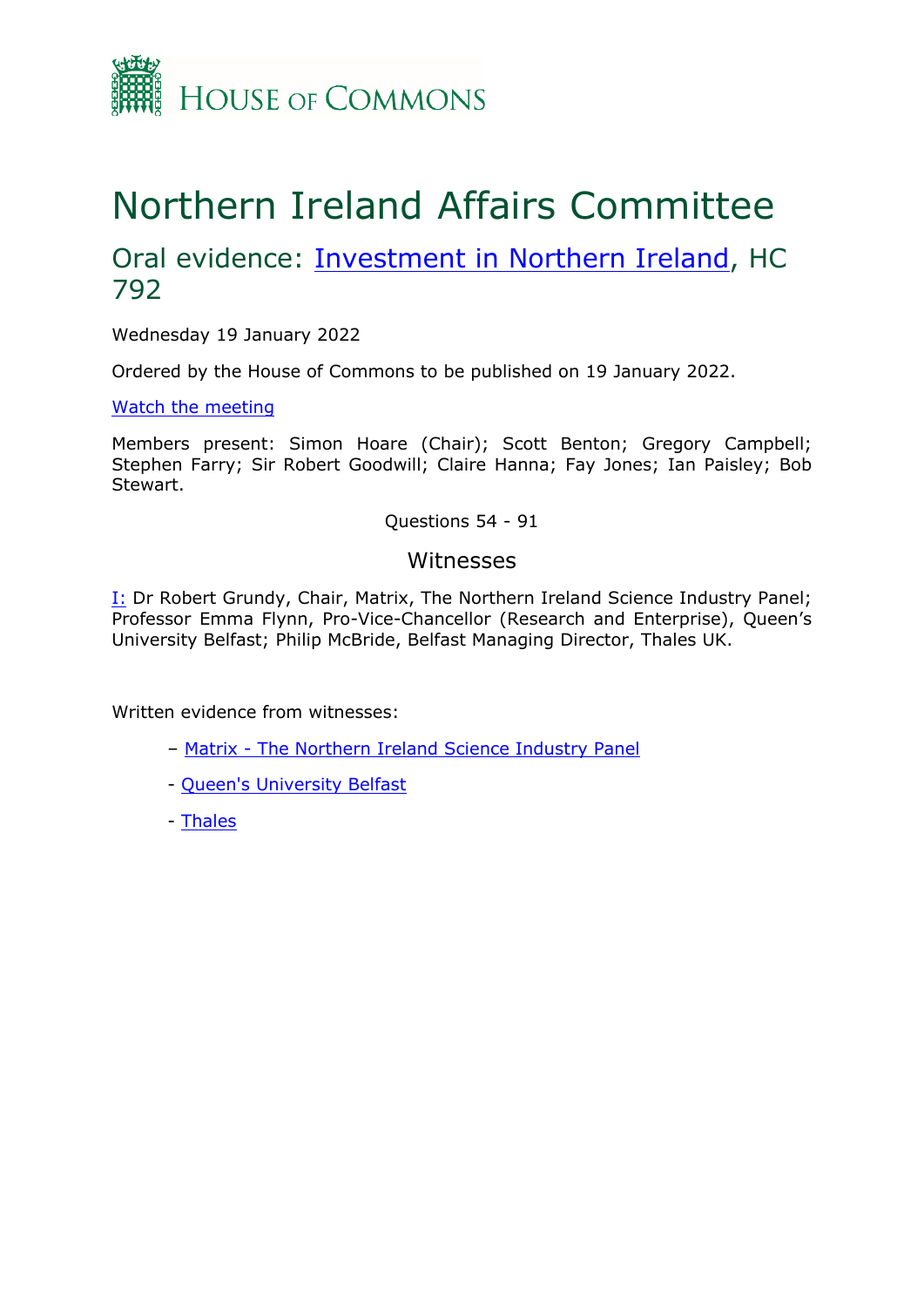

## <span id="page-1-0"></span>Examination of witnesses

Witnesses: Dr Robert Grundy, Professor Emma Flynn and Philip McBride.

Q54 **Chair:** Good morning, colleagues, and good morning to our witnesses, Professor Flynn and Mr McBride, joining us virtually, and Dr Robert Grundy, joining us here in Westminster in person. To the three of you, you are very welcome and thank you for finding the time this morning to take part in our inquiry on investment in Northern Ireland and the general picture.

I want to start by asking the three of you to give us a general overview of the investment picture as you see it, in terms of business confidence. Given the inflation figures out this morning, do you think that might have any impact at all on your assessment and the view of business?

**Professor Flynn:** In terms of my reflections, we have had a lot of analysis about this, especially in terms of Covid recovery. We have had the 10x strategy come through. We have had the Nesta report from Richard Jones. They are all pointing to a need to increase public investment, with a view that that could be followed through with private investment.

The increase from the comprehensive spending review around investment, in terms of R&D, is a really welcome addition and inflation, in terms of what the opportunities are within Northern Ireland. We have seen a significant amount of investment, especially through Queen's and our interaction with industry over the last couple of years, in terms of things like Strength in Places and our work with Thales.

There is a possibility, but we absolutely need to have a co-ordinated partnership approach and to be doubling down on where there is a real possibility to be able to make the change we wish to see. It is only going to work if we see an increase in investment that will be followed by industry. That would be my position.

*Dr Grundy:* Thank you for the opportunity to speak today. It is very much appreciated. I would echo much of what Emma says. We work very closely to make sure that the funding, as it comes into Northern Ireland, especially Government, is directed towards the areas that we feel can have the most impact for the whole of the UK.

This is particularly important as you mentioned inflation rising. Prosperity for people in Northern Ireland is key. Directing any investment towards area that will increase that prosperity is absolutely vital. A very joined-up and well-informed approach to apportioning that investment is really important.

Q55 **Chair:** Could you clarify? Is that geographical apportionment or sectoral?

*Dr Grundy:* It is both. One has to look at Northern Ireland and look at its strengths. You cannot spread the jam too thinly. There are certain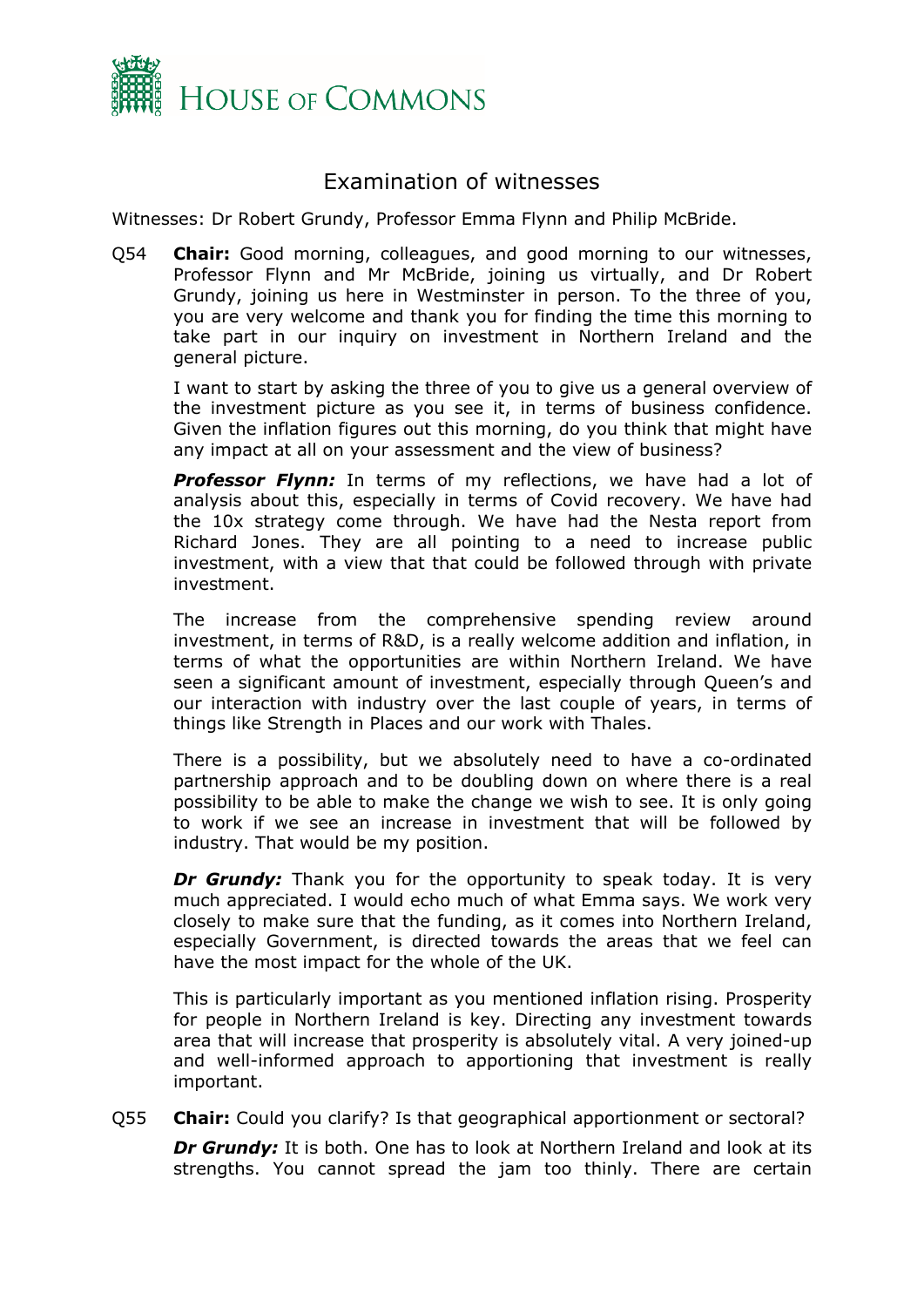

sectors in Northern Ireland that require an emphasis of funding in order to achieve impact, both locally and for the UK. We can go into the granularity of those sectors at any point you wish to do so. There needs to be a strategic approach to investment and that needs to be coupled with encouraging private investment with the correct tools and devices that allow Government investment to complement and attract that private investment. That then comes across as a very cogent strategy that appeals to the private sector.

Q56 **Chair:** I am sticking a microphone under your nose. I am asking you to pick, if you could, to allocate funding, interest and energy towards three sectors of the NI economy. Where would you choose to put it?

**Dr Grundy:** This is always a tricky question, because you inevitably end up alienating certain people in certain sectors.

Q57 **Chair:** Clearly you cannot spend the money, so this is all purely theoretical.

*Dr Grundy:* No, absolutely. The 10x strategy, as Professor Flynn outlined, mentions a number of key sectors. I would go for tech, which covers a multitude of areas, but particularly cyber, fintech and the creative technologies within tech, which Northern Ireland is particularly strong in.

We cannot ignore manufacturing. We have a legacy of manufacturing excellence, but that is contemporary also. The recent Strength in Places award for advanced nanomanufacturing betrays that.

There is also life sciences. Many regions can claim to have excellence in life sciences, but Northern Ireland particularly, with its private sector excellence around diagnostics, is a great place to exploit life science technology, research and the provision of health and social care and its interaction with innovation.

**Philip McBride:** I would certainly echo what Dr Grundy has outlined, in terms of sectors to invest in. I come from a defence background myself. I am chairperson for the ADS Northern Ireland Council and sit on the national council. That is the trade body looking after aerospace, defence, security and space. Naturally, I would have a bent towards that sector. It employs over 10,000 people in Northern Ireland and has revenue generation of over £1.5 billion per annum, so it is clearly important as a sector in the province.

Investment in the defence arena is important. I do not say that merely because I work in the defence sector. It is the investment that will drive many of the other industries and supply chains within Northern Ireland, which I feel are somewhat underinvested. MOD itself, in its "Defence in a Competitive Age" report in March 2021 outlined that Northern Ireland is one of the weakest-funded areas of the UK, with £40 per capita spent on defence in Northern Ireland, versus £290 in Wales, £380 in Scotland and between £500 and £1,000 in England, depending on the region. The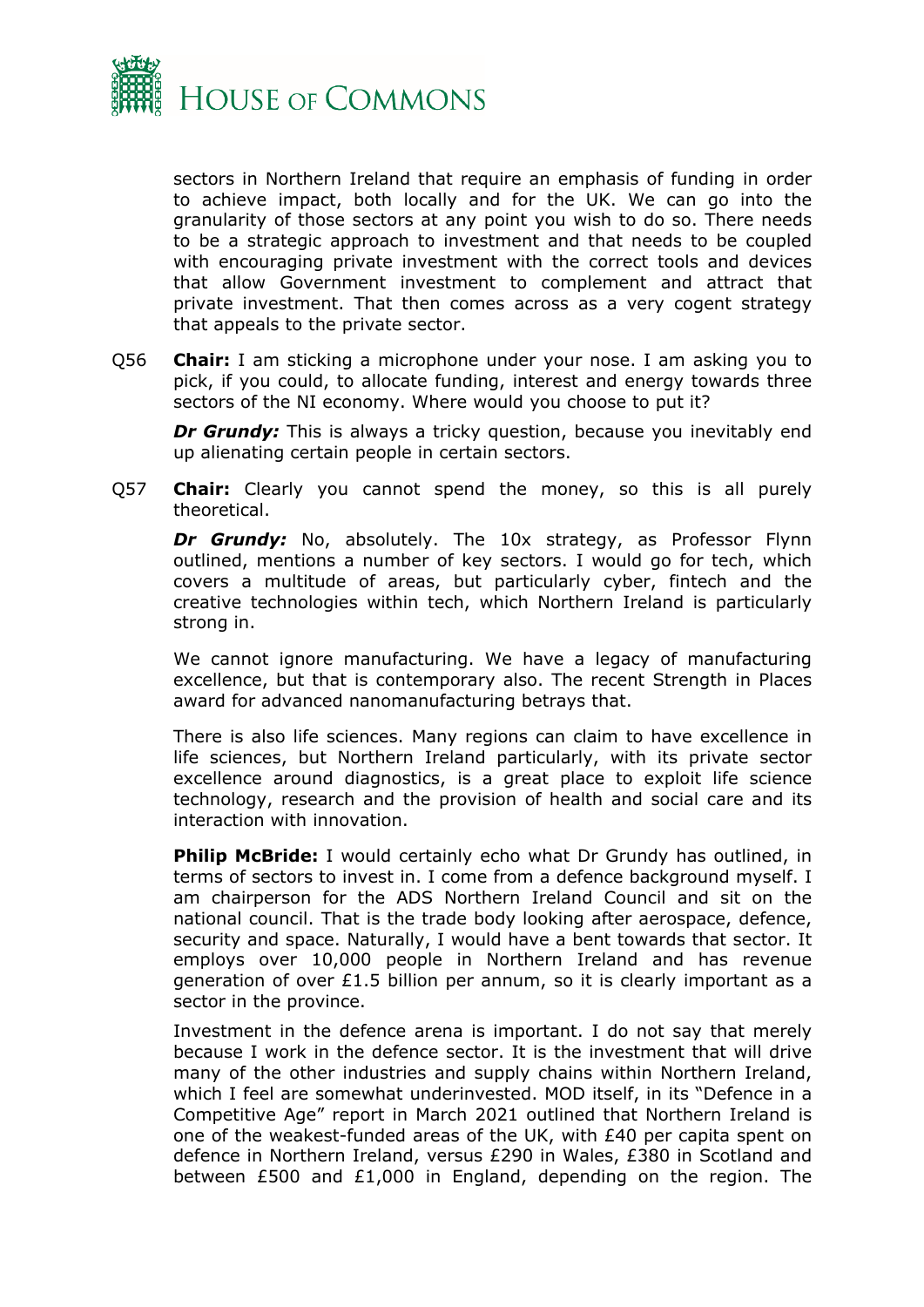

impact on the local economy in Northern Ireland could be enormous, in terms of defence contracting into Northern Ireland and the subsequent impact on the supply chain.

Q58 **Chair:** We heard last week from our witnesses with regard to the sorts of things over which there is political control, which are the importance of political stability and regulatory certainty for business and investment confidence. I wondered whether you could share your views on those twins.

**Professor Flynn:** If I switch it to a slightly different approach, in terms of retention of talent, there was a pivotal report recently about retaining young people in Northern Ireland. One of the biggest issues making people want to leave Northern Ireland and not study within the university sector here is the political instability and political landscape. That is the evidence that they have found. I suppose in terms of retaining talent, which is an absolute critical pipeline into R&D, that is one of the areas of concern.

In terms of the regulatory landscape, I see that there are opportunities here. I know that we have been talking about things like reg tech and having a centre here, in which we would have investment, where we would become a national centre for regulation technology. That can potentially be within both the UK and the EU, and we can use that position to our advantage, rather than anything else.

I do not think it is possible for me to talk about industry confidence at the moment, because I am not an industrial body. I see that we are having lots of conversations with industrial partners within Northern Ireland and beyond about future projects and what they would like to do in terms of working with Queen's.

*Dr Grundy:* There are two parts to the question. In regard to political stability, if you are a private investor looking to make a foreign direct investment into a jurisdiction, you are looking for excuses not to do it. Political instability is a good excuse not to invest, so it is paramount that we have political stability. If you are a private organisation, you want that to be guaranteed, in terms of your geographical investment.

In terms of regulatory certainty, that is a separate question. Of course business cases are built upon an environment in which one can operate. The regulatory environment is key to that and certainty around that is, again, paramount. Otherwise, the rules of engagement change once you have made that investment. For Northern Ireland in particular at the moment, we have the potential and the opportunity to have regulatory differentiation, which we can exploit to the benefit of Northern Ireland, as we look for people to come and invest here.

*Philip McBride:* Again, I would echo the comments made by the prior witnesses. One thing I would raise on top of that is that political stability is from two angles. In the aerospace and defence business, which is very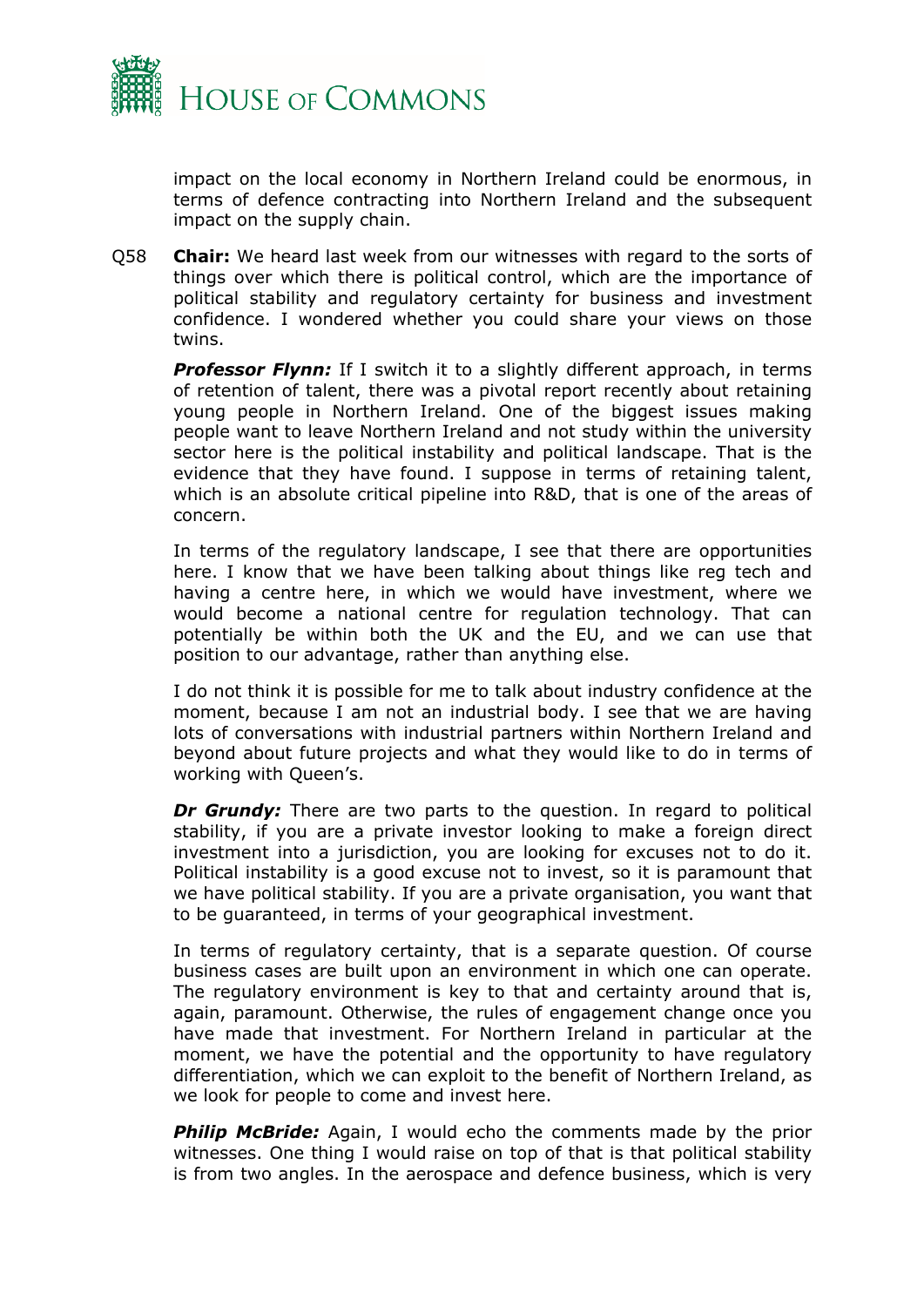

much an export business from Northern Ireland, from the UK, we need confidence in UK stability, from a political point of view. Obviously, we are going through trying times, so it is really important that other Governments look to the United Kingdom as a stable place to invest in.

If we make it more local to Northern Ireland, that becomes even more acute for me, because I do not do any business in Northern Ireland. All of my business goes to GB or beyond, so it is really important that foreign Governments look at Northern Ireland as a place that will not go back to the bad old days. None of us wants that and none of us thinks that will happen, but that is not the sense I get when I travel round the world. The media plays a big part in what people believe. For me, political stability, both locally and at national level, is implicitly and explicitly important in ensuring that we have the ability to sell our services, products and solutions overseas.

From a regulatory point of view, like many others in the ADS community, I find myself in a bit of a cleft stick at the moment, hoping that there will be no further divergence of legislation between Europe and Northern Ireland in terms of the protocol. I have situations among the membership, myself included. On simple things that you would imagine are simple—coatings, treatments on metal surfaces—I am obliged to stick to EU regulations on REACH, whereas in GB I stick to UK legislation. That might not seem like an important feature, but it is an important feature when I move goods from Northern Ireland to GB. If rules diverge further, that will have an impact, so regulatory commonality between Northern Ireland and GB is becoming more and more important to our industry.

Q59 **Ian Paisley:** Those last comments by Mr McBride about the responsibility of the media internationally at times are very telling. I thank him for making them. I want to go back to something Dr Grundy said. When you were giving your wish list to the Chair, I am wondering whether, when you said "manufacturing", you were including in that agrifood processing. Would that be part of that, in terms of mechanising that and trying to address the labour skills shortage by putting in mechanics to resolve some of those issues?

*Dr Grundy:* There is certainly an opportunity in agrifood manufacture. Automation across the industrial landscape in Northern Ireland is an important topic, as it is for any jurisdiction. There are opportunities for the key businesses in Northern Ireland to produce, process and export foods and to be more efficient. That requires investment.

If we can make those companies more efficient, they can be more competitive, represent Northern Ireland and contribute to the prosperity of Northern Ireland by the provisions of jobs and contribution to the Exchequer. Yes, absolutely, it is a key sector and would benefit from investment in science and technology, from my point of view.

**Professor Flynn:** I would absolutely agree with Rob and with the sentiment of the question. Sometimes, when we are talking about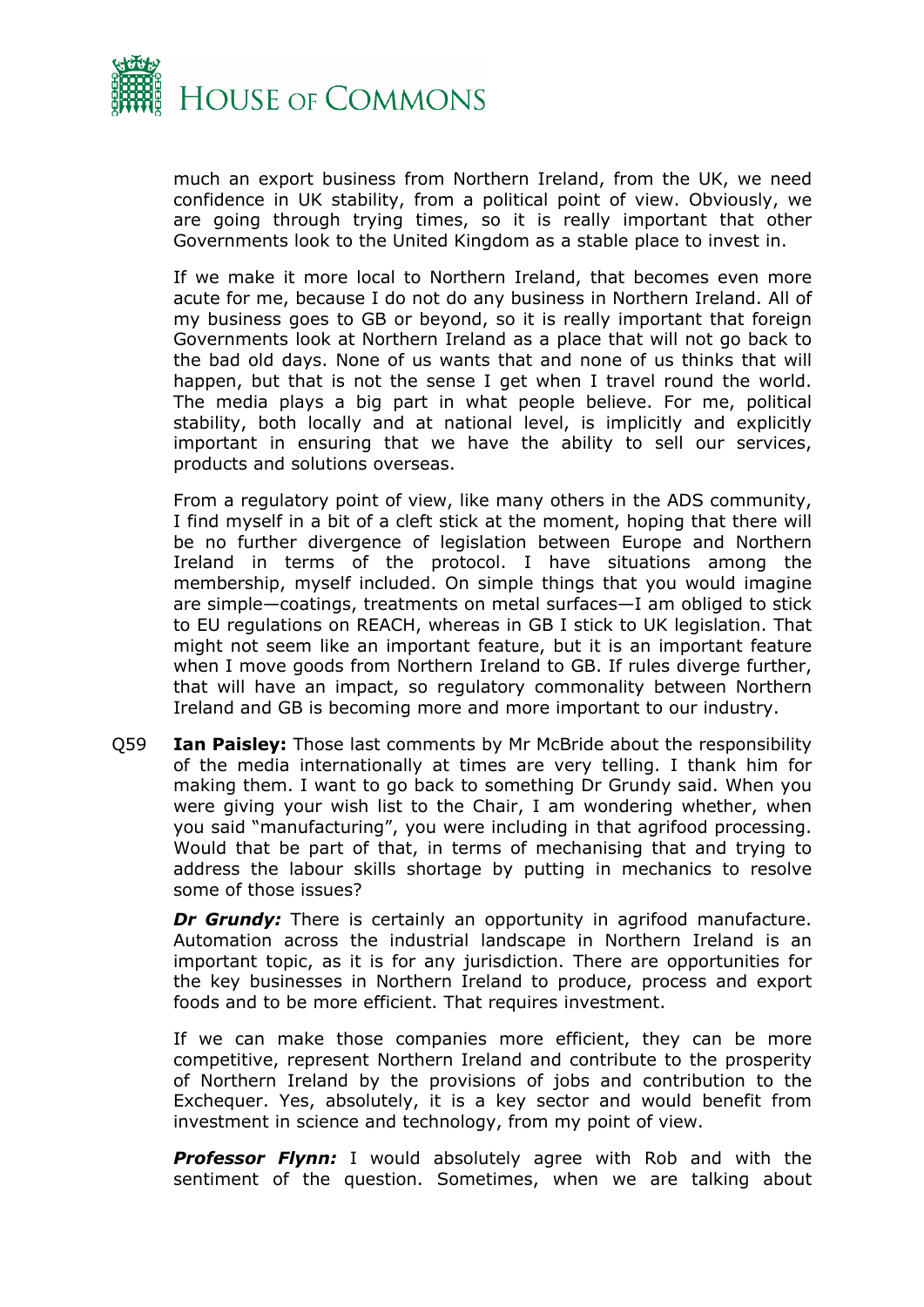

sectors, it is not that helpful, because the interface is where the interesting stuff is happening, so digital health, agrifood manufacturing, cyber and manufacturing. All these things could be separated, but the power comes in the interplay of these things. Green and sustainability is a really good example of this, because it covers everything that we do, but yet it is seen as a separate sector. It is to absolutely echo what Rob has said. I would add agri into that wish list, but it is more important to consider what the challenges are, as opposed to what the sectors are, as such.

**Bob Stewart:** In the good old days, before the bad old days, Philip—

**Chair:** Do you want to narrow this down into some sort of timeframe? Are we talking during the Roman conquest?

**Bob Stewart:** The 1960s.

**Chair:** Is that good or bad?

**Bob Stewart:** I was terribly impressed when I visited Short Brothers with my father to see the first vertical take-off and landing aeroplane that looked like a bee. Do you remember, witnesses? You are too young.

**Chair:** They are all too young, Bob.

**Bob Stewart:** It went up. It was amazing.

**Chair:** This was the one that Leonardo da Vinci had devised, was it?

**Bob Stewart:** The Chair is really unfair, but it was not far off those days. The reason I say it is because, from that time, because I was a teenager, I was incredibly impressed by what had been achieved in Northern Ireland. I am talking about the technical expertise that resides there. From that has come my belief that Northern Ireland has never ever actually been able to demonstrate what a great workforce it can have.

You have the Titanic if you go back. I was not alive then, by the way. You have the Titanic and all that. That sort of heritage is huge. Somehow or other, we have to get back to that as soon as possible, because you have great companies. By the way, my brother sold electronics worldwide for Thales a few years ago. I do not know whether you ever met him.

**Chair:** Bob, might we have a question?

Q60 **Bob Stewart:** I am so sorry. I should be shorter. Based on my experience, what are the real economic challenges facing Northern Ireland? Professor, what do you think are the real economic challenges facing Northern Ireland?

**Professor Flynn:** As I said earlier on, it is skills retention and attraction. It is making sure that we have the workforce that can deliver if we get that R&D investment, making sure that we have a strong pipeline of talent all the way through schools into universities and companies. They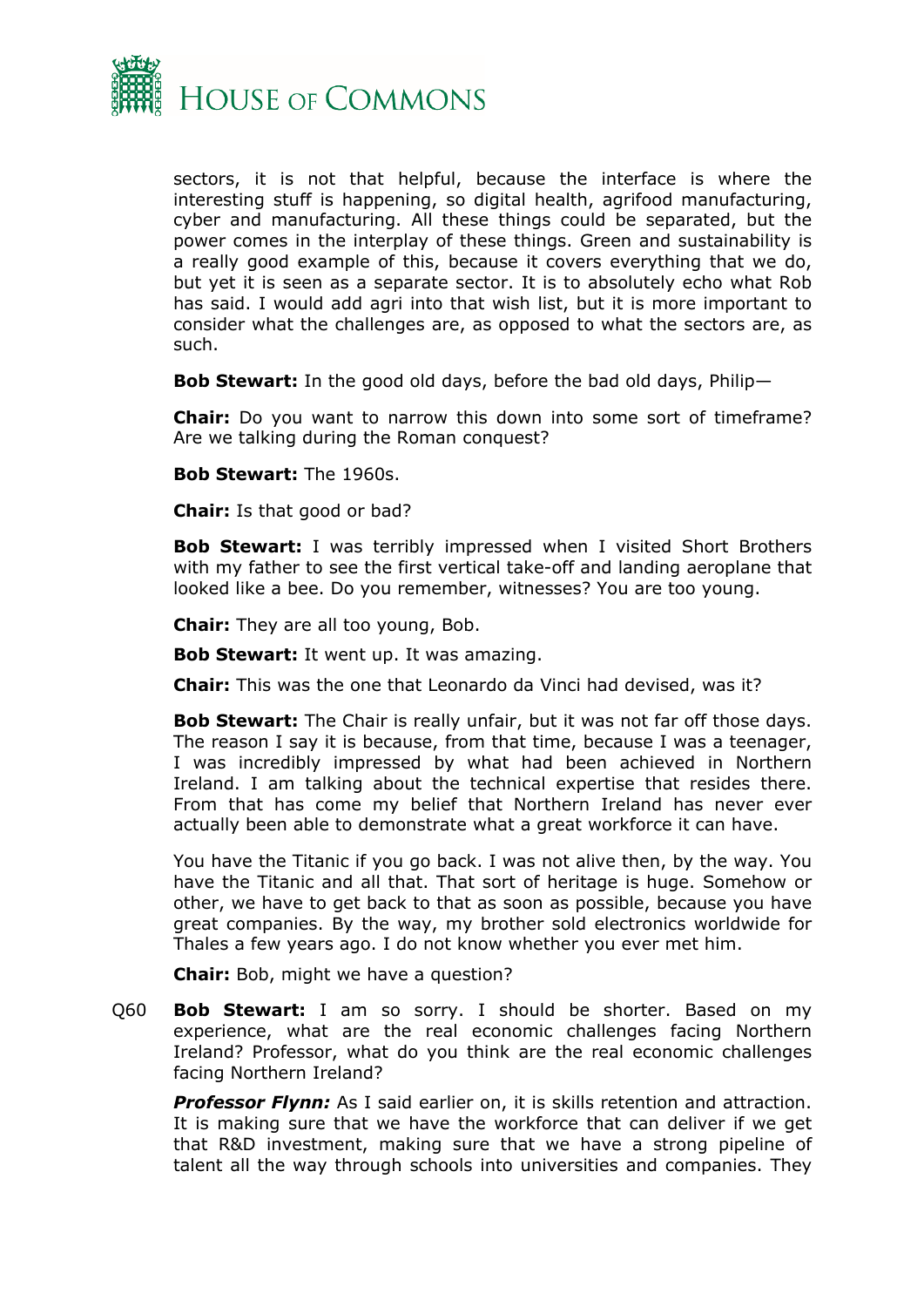

are going to be the people who are making the changes within the companies, to setting up new companies.

We in Northern Ireland have a diverse economy, but it is heavily SME. We need to make sure that the investment we have is, long term, a variety of different sorts of funding streams that fit that economic base, those SMEs and the big multinationals that we have, and that it is end to end. It is about support all the way through the idea of a start-up, through scaling up current businesses, all the way through to working with current multinationals that might be based here, and also attracting them. You need to have a flexible portfolio that can meet all of those needs. We currently do, but we need a better quantum of that.

We are seeing changes and pushing the dial with some of our big Strength in Places awards. This is £40 million of investment for big multinationals working in consortiums with small and medium enterprises. We also need to be seeing an uplift in things like knowledge transfer partnerships and studentships in all the different sorts of portfolios of funding that we have. It is about focus as well. We talked about the sectors, so not, as Rob has said, trying to spread the jam too thinly, but really focusing on where we can see the change. It is skills, co-ordination, partnership and the funding portfolio.

Q61 **Bob Stewart:** Robert, in your answer, could you say whether you agree or disagree that there is enough technical training at schools and universities in Northern Ireland to feed in for this technology and industry? So many people seem to leave Northern Ireland to come back to the mainland, which is something we want to try to stop.

*Dr Grundy:* You are in danger of leading me down a favourite rabbit hole of mine, which is the focus of STEM education in schools in Northern Ireland. In Northern Ireland we have excellent schools, but they suffer from the plague of competition in school performance leagues, which is to the detriment of the education as a whole in Northern Ireland. We have some very high-performing schools that we are very proud of.

I fear that the young person who is making choices at 14 or 16 is steered away from hard subjects, such as physics, higher maths or engineering-type sciences, towards subjects that are perceived to be easier to attain higher grades in. If I had a magic wand, I would wave it and recalibrate the weight of a C in physics compared to an A in perhaps history. Apologies to any history graduates in the room. You take my point.

**Chair:** I am one, Dr Grundy. You are on thin ice.

*Dr Grundy:* I apologise, Mr Hoare. My point is that we have the potential to have an exemplary output, in terms of education, from secondary, higher and further, but we need that focus. That focus needs to be aligned with the sectoral focus we choose. Science and technology will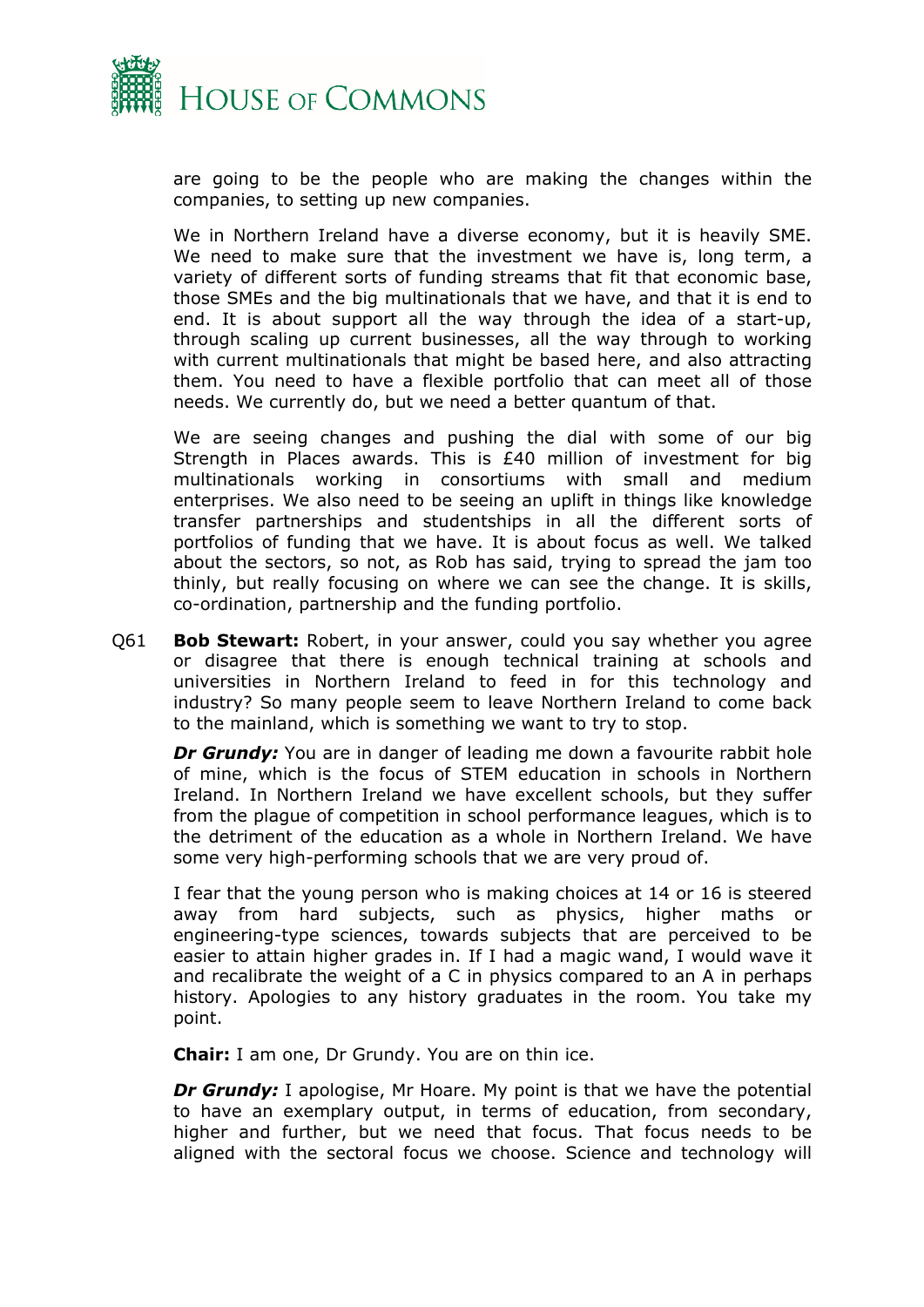

drive greater prosperity and it is absolutely appropriate that we emphasise that.

**Philip McBride:** As a physicist myself, I will make a comment. I agree that we have excellent multi-campus universities in Northern Ireland. We are almost spoiled for choice in terms of the breadth of education and learning. We have good regional colleges. Schools, as Dr Grundy has outlined as well, are excellent.

The economic challenge for Northern Ireland is twofold. For me, it is about strategic investment. There is a lot of investment in Northern Ireland and city deals are a big investment. My fear over city deals is that they need to be looking at 20 or 30 years of sustainable growth.

The other issue for me is scale. We have a lot of small and medium-sized enterprises in Northern Ireland. It would not be that long ago that over half of our SMEs were less than 20 employees. Quite frankly, it is hard to compete in an international marketplace when you are small. I am not saying that large is good, but you need scale to drive efficiency and effectiveness. Those are the two things that I would like to see Government, both national and regional, focus on. It is wealth creation in the nicest possible sense, not for me as an individual but on a national scale.

Q62 **Fay Jones:** Good morning. I wanted to talk about the economic strategy that was published last year. Can I ask you all if you might tell me how much involvement your sectors have in the design of that strategy? How much input do you have? Is it an ongoing sort of dialogue?

**Dr Grundy:** Certainly, Professor Flynn and I were both involved, or consulted at least, in terms of the formation of the 10x economic strategy, which I think you are referring to. We tried our best to inform Government as to the areas of focus where we thought there should be emphasis.

Also, it was important that we contributed to the spirit of that document. It is called 10x for a reason and that betrays the ambition of the plan. We need to be very ambitious, perhaps over-ambitious, in terms of our intentions for that particular economic plan. Northern Ireland requires that level of ambition. Northern Ireland is an exceptional place exceptional geographically, politically and in its exposure to conflict over the past 50 years. It has exceptional people and exceptional potential. That potential will not be fulfilled if we treat it like the rest of the UK.

That does not require distributing funds as if 1.8 million people were glued on to the Fylde coast. That requires a circumspect reflection on what Northern Ireland needs. That comes through in that economic strategy. It is ambitious, but it chooses its sectors carefully. Hopefully, our Government and everyone involved in driving that forward will stick to the plan, in regard to adhering to the sincerity of that document and its focus, helping push things forward and achieving that quantum. It is a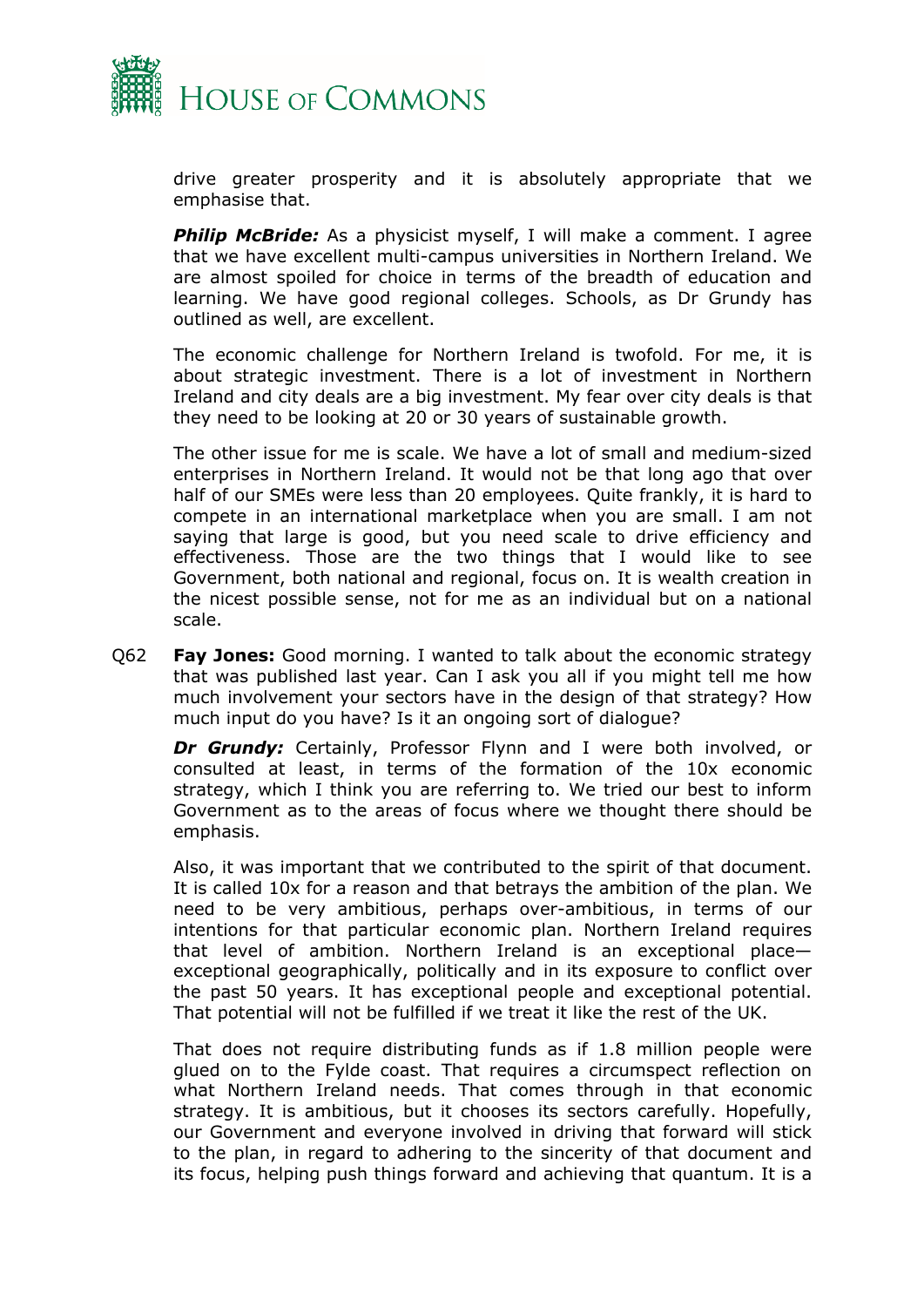

bit like "Shoot for the stars, reach the moon". The moon would be very nice, thank you very much, in regard to what we need to achieve in Northern Ireland.

**Fay Jones:** You have answered my supplementary question as well, but I might come back to you on that. Professor Flynn, perhaps you might want to add to that.

*Professor Flynn:* I absolutely echo what Rob has said. I have worked across the UK, in the north-east, Scotland and the south coast, and I have never worked anywhere where there is such a strong regional partnership as in Northern Ireland. Although we are based in Belfast, the reflection that we have from Queen's is across the whole of Northern Ireland.

Something that we have not touched on is linking up Northern Ireland to the rest of the UK, which is really important and part of the 10x. Absolutely, that partnership has been part of the development of the 10x strategy. It is no surprise that the strengths that there are at Queen's reflect the strengths that we see in Northern Ireland and that are coming through in the 10x. I would just say yes, absolutely.

This really has not been choreographed, but last week I had a meeting with senior members in the Department for the Economy exactly about the role Queen's will take in delivering against the 10x strategy and what our plans are in terms of Queen's Strategy 2030, which we are currently writing and looking at the action plan for. It is absolutely an integrated approach, understanding our role as a key anchor partnership. We have absolute buy-in to this 10x and we understand our role and the part that we need to play in the delivery of it. I cannot say anything more than that. They have been really inclusive in terms of the way they have developed this.

**Fay Jones:** That is helpful. Mr McBride, did you have anything you wanted to add?

*Philip McBride:* Thales in Northern Ireland had no direct involvement in the 10x strategy. However, as a trade body, which Thales is involved in, we informed and recommended regarding skills requirements, future technology requirements, etc. into the Department for the Economy. I feel we had a fair crack at informing, and that is a positive place to be.

Q63 **Fay Jones:** Do you feel that the priorities outlined in the strategy are the right ones?

**Philip McBride:** At this time, they are going to drive our economy forward. They are right for today and for the next few years, but we have to keep a really close eye on how things change. Who would have thought, even five years ago, the speed at which cyber and digital technologies would influence every aspect of our lives? As long as the strategy is flexible to meet the needs at the time and foreseen needs, it is a really good plan.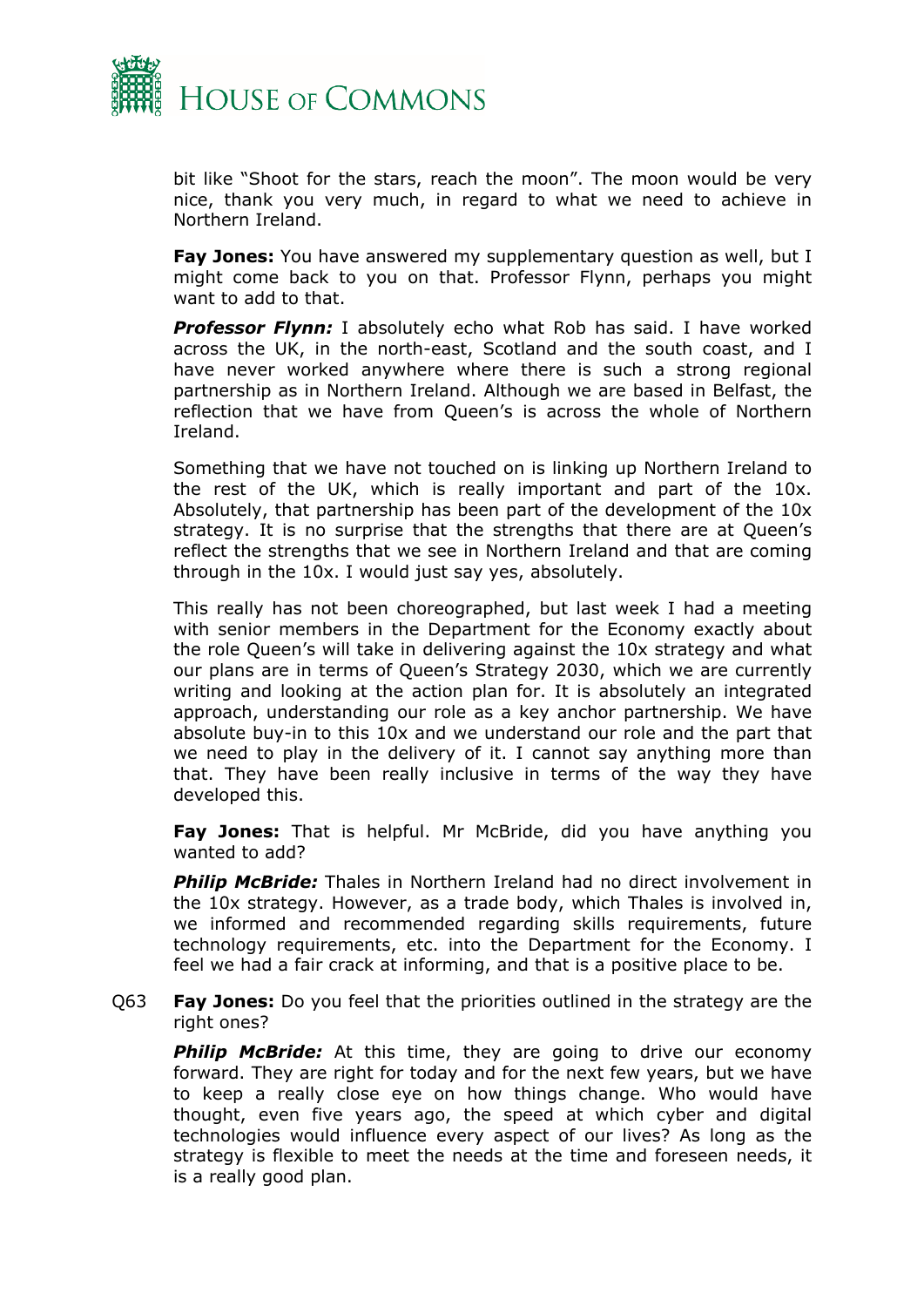

## **Fay Jones:** Dr Grundy, did you want to come back on that?

*Dr Grundy:* I want to pick up on Mr McBride's point there around the future. One of the sectors that we have not really discussed, which could be incredibly important to Northern Ireland, is the achievement of net zero and green technologies. This is something of a blank slate in terms of opportunity for the whole of the UK. We are dealing with a very rapidly evolving sector that was not really on anyone's radar, in an industrial sense, 10 years ago, but has absolutely appeared very aggressively in recent years, for good reason.

Northern Ireland has a very good chance, for instance in areas like hydrogen, which is hard to articulate at the moment, because it is a fastevolving piece. We do not have traditional legacy in these areas, but the potential and the opportunity are manifold. Hydrogen, for instance, is of particular interest to me. Through the Matrix organisation, I am currently chairing a study on what the future of hydrogen in Northern Ireland might look like.

If we take that as one example, we have the opportunity in Northern Ireland. Because we were late to the party in terms of natural gas distribution, we have a late 20th century natural gas infrastructure, which can accommodate hydrogen. We have a nationalised transportation company. We have a nationalised water company. We have a nationalised electricity company. These ingredients make for an excellent test bed for hydrogen technologies. We have private companies such as Wrightbus investing in hydrogen transportation.

All these things can be leveraged to justifying focusing on an emerging sector, which speaks to this flexibility that Mr McBride talked about, as we look at the future. Although the sectors in the 10x strategy are absolutely appropriate, that is not to say that they are cast in stone and we should not be flexible as opportunities present themselves.

**Fay Jones:** That was a point brought up last week. I agree.

Q64 **Sir Robert Goodwill:** I am going to mention the B-word: Brexit. Depending on who you speak to, Northern Ireland has a wonderful opportunity, having a foot in both camps and having access to the European market, or Northern Ireland is going to be swamped with bureaucracy and red tape with the protocol. We have already heard from Mr McBride that paints and coatings have become a problem. Maybe I could ask Professor Flynn first. Which of those two situations is the reality? As time goes on, are we going to find that, as we diverge more, there are going to be more problems, or are we going to try to fix some of those problems and actually things will get better? I genuinely do not know which direction we are going to be in of those two.

**Professor Flynn:** Both of them are accurate reflections. There are challenges and opportunities in any of these things. If I talk very specifically in terms of the position of Queen's around Brexit, around 15%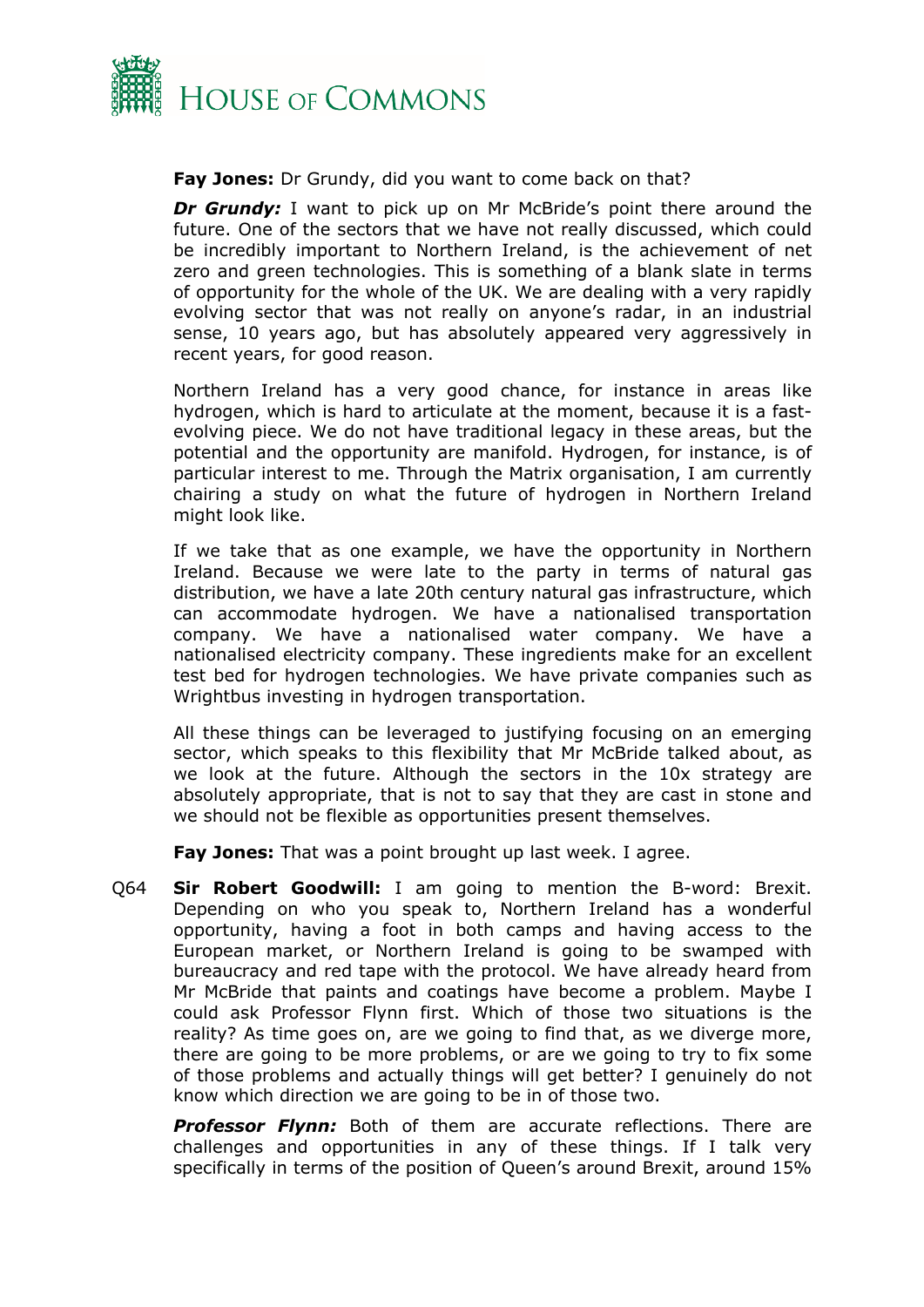

to 20% of our R&D income comes from the EU. It comes from our association with Horizon Europe.

One thing we have not really touched on is the importance of discovery science in translational R&D. You need to have really strong, good researchers to attract inward investment and to be able to, in the long term, make the changes and have that cutting-edge stuff that Philip was talking about. What are we going to need in 10 years' time? That is what the discovery science is doing in the university. The fact that we are losing between 15% and 20% of our research budget, potentially, based on our association with Horizon Europe, is a worry for us. What will the alternatives be?

The important thing within that space is not just the money though. It is the partnerships. Over decades, we have built up strong relationships with researchers in other universities across Europe, who are at the cutting edge of their particular field. Together, we have created fantastic research, which then goes on to do translation and to support businesses and industry. That is the challenge that we have.

What are the opportunities? There are opportunities, potentially, of sitting in a space where, as I said earlier on, we potentially could speak to two regulatory positions, or where we are at the nexus of two potential markets. That offers a really important opportunity for us. We are looking at how to potentially work within that, with things like our regulatory technology centre. There are challenges. There are opportunities. There are two extreme positions and actually the truth is that we are somewhere in middle. There are good things and bad things about this.

Q65 **Sir Robert Goodwill:** Would you prefer to characterise that answer as, "The jury is out at the moment"?

*Professor Flynn:* All of us would.

Q66 **Sir Robert Goodwill:** Dr Grundy, some sectors have been more severely affected, like agrifood. We have sorted out some of the medicines issues, but are there issues affecting your sector that are becoming a problem and might put off investment in Northern Ireland?

*Dr Grundy:* Without dodging the question—and it is a very important question—the jury is out. It is hard to know until the dust settles on the situation. There are two sides to every story. I think you will find someone who is not happy with the way the Brexit situation has panned out. I think you will find many that are very happy.

As a private sector professional, I would always seek to look at the positive aspects of the situation we find ourselves in and exploit them. There are many good examples in my sector of companies that are doing that. There is a company in Mr Paisley's constituency, who is run by a mutual friend of ours, Irwin Armstrong, CIGA Healthcare. For full disclosure, I used to be CEO of that company. It is profiting very nicely from the situation it finds itself in post Brexit. Irwin Armstrong himself,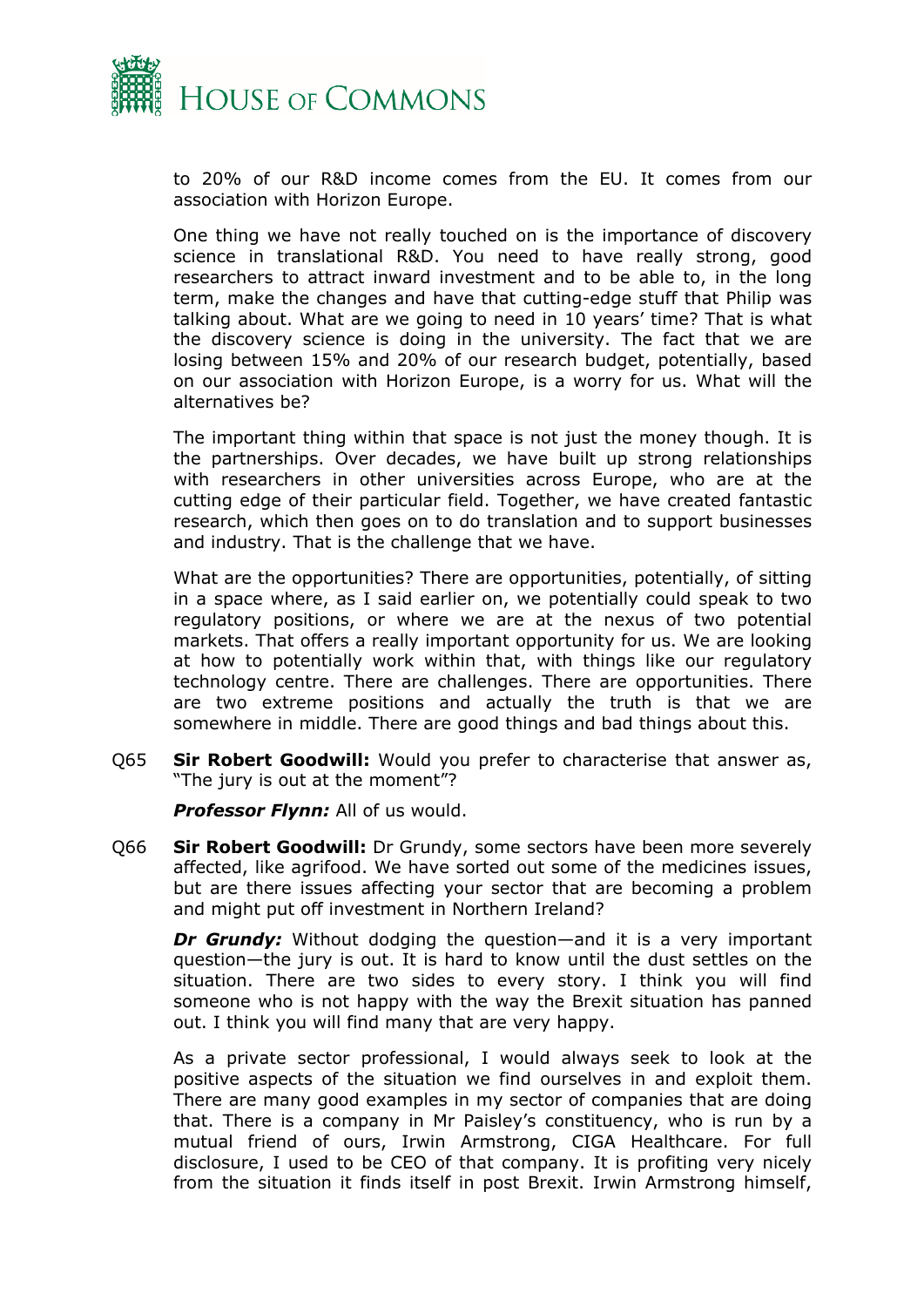

the owner of that company, was chief among the Brexiteers in Northern Ireland. In that instance, where it can source technology from abroad, bring it into the UK, regulate it within the UK and then export, to both the UK and the EU, it has found a very satisfactory situation, from a commercial perspective.

If we can focus on what works, highlight that and then try to resolve what does not work and help those companies, I think we can manage that. I would not want to throw the baby out with the bathwater. If Northern Ireland finds itself in a unique situation that can be exploited to drive the prosperity of Northern Ireland, we very much should do that.

Q67 **Sir Robert Goodwill:** Mr McBride, you have mentioned the issue with coatings. Is that just one of myriad problems, or can you work through some of these?

**Philip McBride:** Perhaps my sector has been fortunate. Defence is a fortunate sector in this regard. I have little supply out of Europe, because most of the countries have their own indigenous capability for the products, services and solutions I would manufacture. There is a tendency to buy local and I trust the UK MOD will continue to buy local as best it can. There is no source for rocket motors and warheads in the UK. We buy those from Switzerland and Norway, which have very slightly different trading rules than the rest of Europe. That helps us greatly.

We have a tremendous ability to plan ahead in my industry. There are not rapid turnarounds as there would be in agrifoods. When a contract is signed by MODs around the world, the delivery timescales tend to be two years or more away, because there is always development work to be conducted.

The different aspect for us would be space. We manufacture in-space propulsion systems for satellites. Work has been transferred out of Thales Alenia Space in Cannes into Belfast. We are the only UK manufacturer that make in-space propulsion. It is a fascinating part of our business. The day a contract is signed, I know the day the launch will take place for the rocket that takes the satellite to space. I have lots of time to plan, which other industries do not have, and that is an advantage to me.

From a UK military sense, or even an overseas military sense, if there is an emergency, all of a sudden an aircraft lands in Aldergrove and takes equipment away. I do not have the demand on me that other businesses have.

Do I face problems? Yes. When I move equipment back and forward from Northern Ireland to GB, which I do on a weekly basis, that can add four days on either side of the Irish sea at the moment, just in terms of regulation. Again, I can plan for that. Other industries and sectors possibly cannot.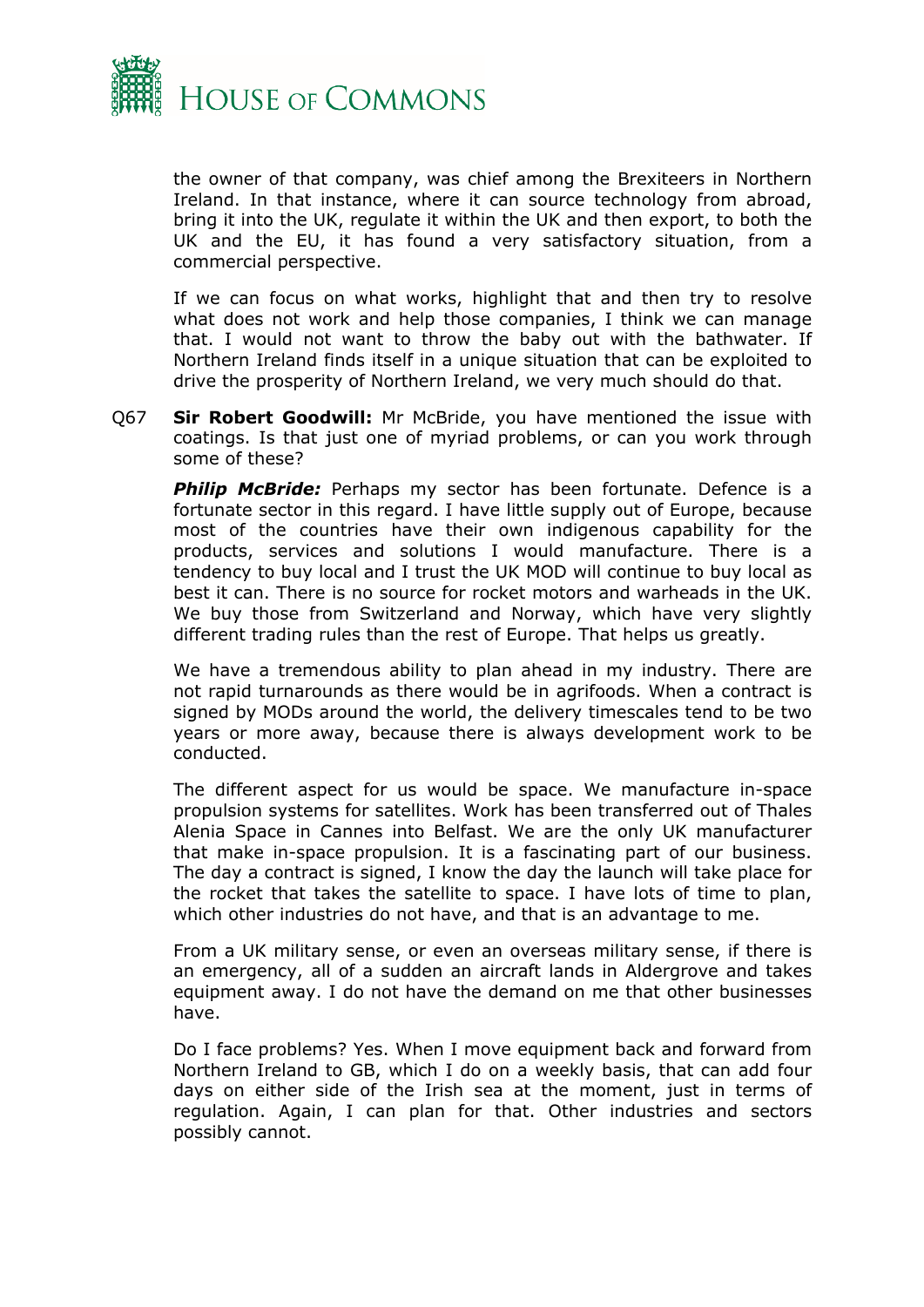

The other comment I would make is on resource. Brexit could have been an issue for other sectors. It probably is an issue for other sectors. As Professor Flynn has said, on some of the research working, the research funding, we know ourselves that Invest Northern Ireland has told us that there is up to a 30% reduction in funding for research, because of European money drying up. That will certainly impact my business and where I invest my own money. From a resource point of view, a lot of our business is UK eyes only, or Five Eyes, so we have not had the issue of foreign nationals working in the weapons system business. We have foreign nationals on site, but they tend to work on the space side of the business.

**Sir Robert Goodwill:** It is not every day you get the answer to question, "It is rocket science."

**Chair:** Exactly, yes. That is a new one, so we will bank that.

Q68 **Mr Campbell:** On the same issue, I would like to hear from each of you if you thought the following scenario is either overly optimistic or more realistic. We have looked at figures on R&D spend across the UK. Whereas Northern Ireland 10 years ago was very much behind the curve, the past few years it looks like it is increasing exponentially, which appears to be a good thing, particularly in the private sector.

We have also been told a few months back that, through the British Government's issue in Hong Kong, there are hundreds of people who have moved from Hong Kong and settled in Northern Ireland, many of them in the private sector. If you look at our position post Brexit, we are inside the UK but have access to the EU. That is just a political and geographical reality. Whatever about the protocol, we are geographically next door to the EU and politically part of the UK. Do all those things bode exceptionally well, or are they just factors that may or may not benefit us going forward?

**Dr Grundy:** All of them can be exploited. You look to see how they correspond with the strategy and how you can bring those in line to drive the strategy. They could all be exploited.

If I take them in sequence, in regard to R&D spend, you are right, Mr Campbell, the spend has increased, but the ratio is still wrong. Although the private sector has significantly increased its investment in R&D, we still lag significantly behind the rest of the UK in terms of Governmentfunded R&D. A good example of that is Innovate UK's catapult network, which I think employs around 4,000 people, four of whom are in Northern Ireland, subsidised by Invest Northern Ireland. That is just one example where Government R&D could be increased significantly in Northern Ireland to drive that. A culture of R&D and recognising innovation as a driver of commercial success, privately, publicly and prosperity-wise, is a really good thing.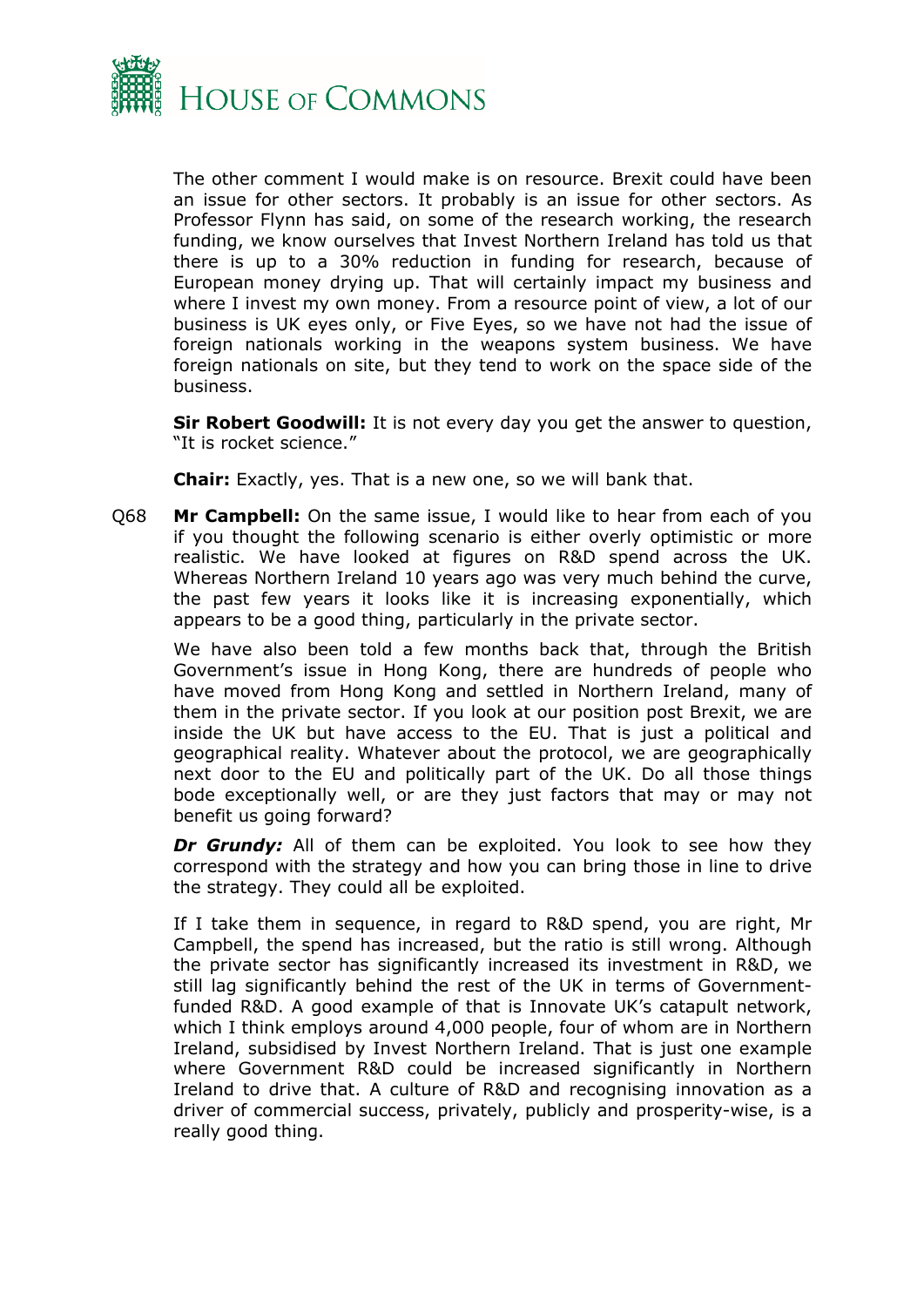

In terms of the availability of people, you mentioned Hong Kong. We can absolutely take advantage of that situation, if the skillset is right. If we can find people with the skills that correspond to our needs, in line with the strategy, the emerging economy and the sectors we think are important, that is absolutely something that we can drive. Northern Ireland is a wonderful place to live, and we are very welcoming and warm people. People with the right skillsets can make a wonderful life for themselves in Northern Ireland. If the opportunity is there, why not take it?

We have touched upon Brexit before. There are elements of Brexit that need smoothed off, in terms of the rough edges. There are elements that are absolutely prime to exploit from a Northern Ireland perspective. If we can bring them in line as well, we are in a great place. The potential for Northern Ireland is huge, if we get behind the right areas.

**Bob Stewart:** You can train them up too. The Hong Kong Chinese are really good at being trained quickly.

**Professor Flynn:** I would absolutely echo what Rob has just said. You need to do a little bit more of a forensic look at the figures. I think that you will find out that we do not have enough companies that are investing in R&D. Actually, the R&D is going to a smaller group. At Queen's, we are seeing that part of our role is to work with some of those SMEs in terms of that R&D potential, which is where our knowledge transfer partnerships come into place, or our co-funded studentships.

It is about establishing new opportunities and new enterprises. This is what Rob was talking about, a culture of innovation, how to get people to think about what things they might want to do in the future, in terms of establishing companies and spin-outs. We can be thinking about how we can scale up current businesses. What is it that they can do to help them grow? We have the enterprise activities to be able to support those companies.

That is something we did at the beginning of the pandemic, when we knew that a lot of businesses within Northern Ireland were really going to struggle with this changing landscape. We established a new programme within Queen's, which was called Scaling the Edge. That was inviting companies to come in and do some of this customer discovery to think about how they potentially needed to pivot their base to be able to work within and to be successful within this new landscape.

We need to work with multinationals and that is where a lot of this R&D is coming in, so Seagate, Thales, and a lot of the fintech, cyber-security work that we are seeing within the fintech sector. That is where some of this R&D is happening. We also need to attract new multinationals and new opportunities into Northern Ireland, so businesses that are not currently based here. There is a lot of potential, but there still needs to be a lot of work. I love the phrase that Rob used, "a culture of innovation". It is about getting everybody to understand that there are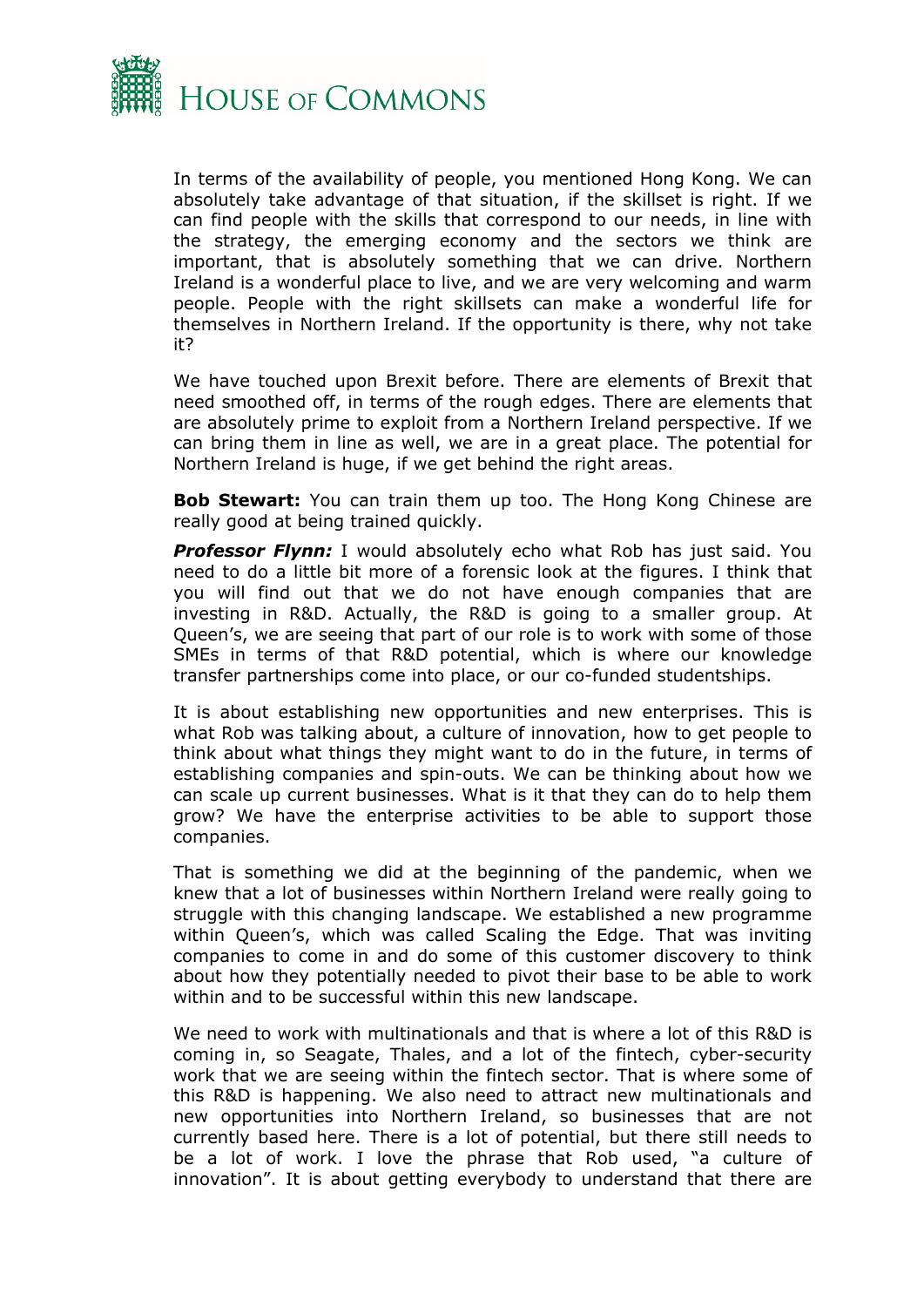

potential R&D opportunities in everything they do and how we maximise that.

In terms of reaching out to talent around the globe, absolutely there are fantastic opportunities within Northern Ireland, but we need to make the space in Northern Ireland the right, attractive space to be. That political instability is part of one of the things that is stopping that happening. With our alumni office, we are looking at our diaspora, engaging with our alumni body, looking at the opportunities that they might want to work with us on, even from afar, or to come back to Northern Ireland as well. We are working on that and we see a lot of opportunities.

In terms of the Brexit question, I have already outlined what I see as the problems and the opportunities. Absolutely, there are opportunities within that, but we need to have the funding and resource, the partnership and the ecosystem to be able to realise those possibilities.

*Dr Grundy:* I wanted to make the point that, when we talk about industrial R&D, a huge amount of innovation is lost in the administration and definition of that. I will explain what I mean by that. In Northern Ireland, we are lucky enough to have one of the major focuses of materials handling plant manufacture in the world. 40%, I think, of all business for materials handling of heavy aggregate goes through mid-Ulster, so Cookstown, Dungannon and that area.

I was visiting a company, CDE Global, recently. I come from the pharmaceutical sector and we always apportion a percentage of revenue to R&D; 15% is the golden percentage. I said, "What percentage of your revenue do you apportion to R&D?" and they said, "Zero". I said, "You are clearly very innovative. Why is it zero?" "It is because all our innovation is for the benefit of the customer. The customer wants us to do something, we innovate significantly around that challenge and all that innovation is then owned by the customer. We do not ascribe it to innovation and R&D in an administrative sense, but we are incredibly innovative".

The manufacturing sector is a good example of that, where perhaps we do not appreciate or record accurately the degree of innovation and R&D that goes on there. It is therefore hard to fund and get behind, because they do not signpost the fact that they are innovating. To Professor Flynn's point around the culture of innovation, if we advertise this culture of innovation and bring more traditional areas of innovation that do not recognise that they are on the cutting edge, or do not advertise it in the same way, we can have a greater impact and apportion funds more meaningfully.

*Philip McBride:* I would echo what Dr Grundy has said. Sometimes we do not speak highly enough of our capabilities in Northern Ireland. That goes right back to a comment made earlier in the discussion. I do not want to digress too much, but it might surprise people around the table to realise that 30% of all aircraft seats on the planet come from Northern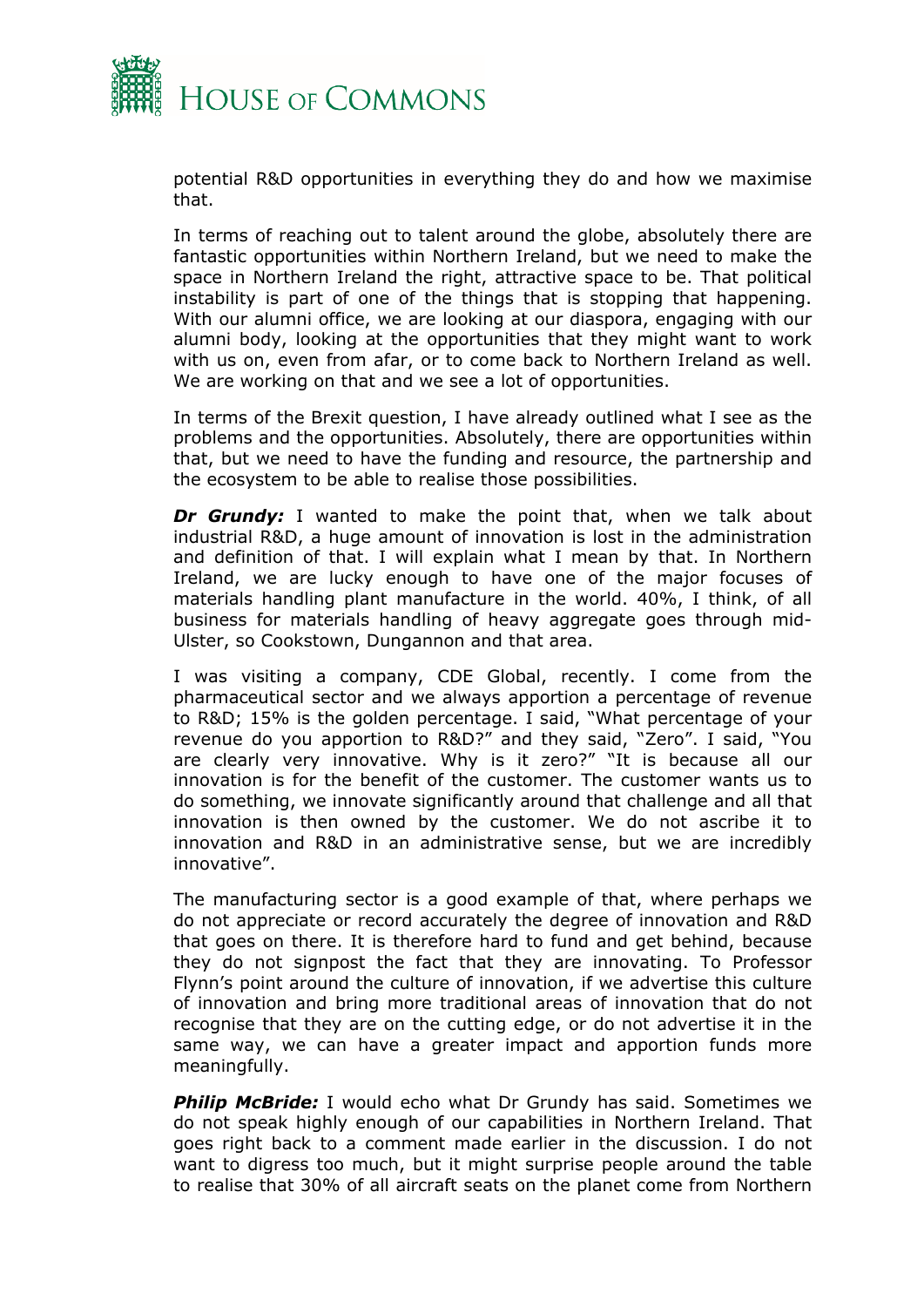

Ireland, from Collins Aerospace in Kilkeel and Thompson Aero Seating. That is a number that still staggers me. They put such an amount of effort into designing just the right seat that suits just the right person.

Going back on the R&D spend, it is important to realise that we are investing more and more in our products and solutions across Northern Ireland. Within my own business, we have doubled our self-funded R&D over the last three years. MOD also is investing in really high technology.

I liked the comment earlier on: "It truly is rocket science". I am of an age where I remember sitting and watching "Star Trek" on TV with William Shatner as Captain Kirk. I remember watching those phasers. In the last 12 months, Thales in Belfast has been awarded two contracts from MOD. These are customer-funded R&D programmes to the tune of about £50 million. That is to investigate the use of laser-directed energy and radiofrequency-directed energy weapons for use with UK MOD and in the export community. There is significant investment in R&D coming into Northern Ireland from MOD.

I was going to say that this is "my cry", but that is probably too strong. If that technology is proven technology, is capable, then the inventors, the developers should get an equal shout at where the further design, manufacturing and integration work is done. For me, it is one thing doing the R&D work. It is another thing creating that long-term wealth for your nation in terms of the sales in the UK and the export. The private sector is investing more, the Government are investing more in R&D and that is a good thing.

We have covered the foreign employment. It is not such a big issue for me, but it is absolutely the right thing to do for Northern Ireland. We should be looking at opportunities based on merit for anyone in our country, and I certainly welcome that.

Last but by no means least, on the post-Brexit issue and working with EU, outside of UK it is obviously our largest and closest export neighbour. If we are not working with and into the EU, we are missing a serious trick that will do our economy no good whatsoever.

Q69 **Claire Hanna:** There seems to be an intensification of north-south trade flowing, maybe from Brexit and some of the logic of the geography. We were talking last week, for example, about potential advantages of huband-spoke model from Dublin. The Republic punches above its weight in terms of attracting FDI. What do you think the Government's investment strategy and the Executive can do to pump prime that and take better advantage of the opportunities of the all-Ireland economy?

**Professor Flynn:** I am very happy to answer this question. I have to think about it from the HE sector. We have historically had, and still have, really strong relationships with the universities in the Republic. It would be silly for us not to do that. We have some of the best universities in the world two hours away from our door. We jump on a train and can be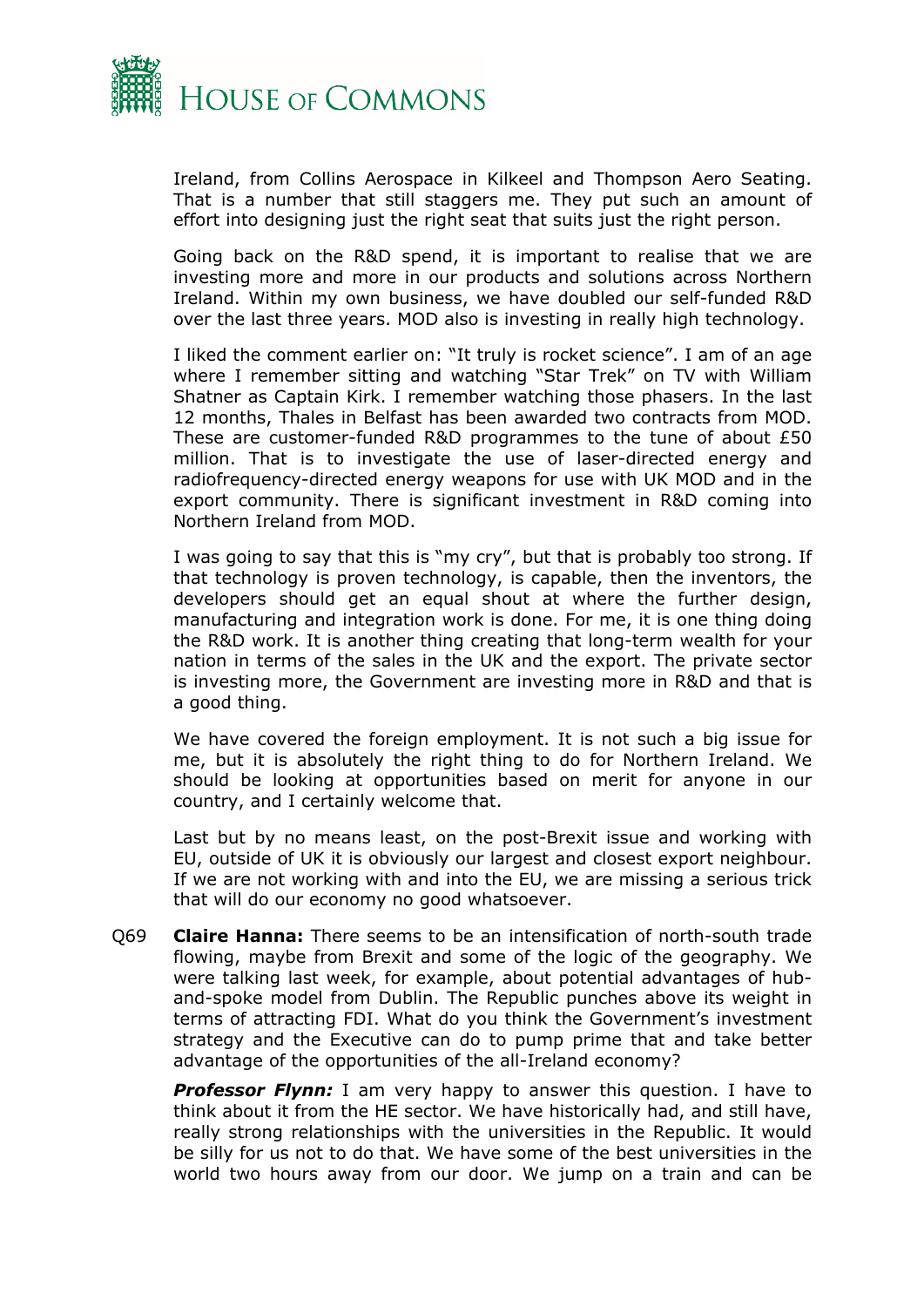

down, speaking to other academics. They and the SFI centres have been a significant part of that economic development and attraction of FDI.

When a company comes along, it has to decide, "Where do I want to set a new base?" It is thinking, "Where do I get good skills? Where do I have cutting-edge science to let me have that cutting-edge opportunity against my competitors? Where is a lovely place for my employees to live so they will stay and new talent will come and be retained? Where is it easy to have this set up? Where is there a strong partnership in that place?" We can tick all those boxes. We can especially tick those boxes if we work in partnership with places that are just over the border from us.

I would like to see something that was originally stated in some of the previous strategies, which is cross-border research centres, potentially linking up into GB as well, where we are speaking to industry about their needs, but coming in from discovery science as well, about what we are going to need in 10 years' time. It would seem like an ecosystem that draws in that expertise in the Republic of Ireland into the UK, including into Northern Ireland, would be a really powerful catalyst to attract FDI for higher education but also for industrial need on both islands.

*Dr Grundy:* There are many opportunities to leverage economic prosperity across the entire island of Ireland. I was recently invited to Údarás na Gaeltachta to talk about the potential synergies in the medical device area between the west of Ireland, down in Galway particularly, and Northern Ireland. There are huge synergies.

We need to invest in mapping those synergies and bringing them together. Some sectors are easier than others. If you look at the tech sector, for instance, and the investment that a company like Microsoft makes in Belfast and Dublin, that is a large organisation that can organise itself across the island, look for those complementarities and exploit them.

For other sectors, it is sometimes a little more difficult, because you are talking about two different regimes, two different wheels spinning at different paces. We have a sovereign Government in the Republic of Ireland with their own tax-changing freedom and things like that. That gives a tremendous advantage when you are talking to potential FDI candidates. We do not have that facility in Northern Ireland. We regard ourselves as a small economy and we are, because we are devolved to certain extents, but not entirely, so that does not give you the same kind of leverage.

If we are going to exploit the synergies across the island, we have to sit back and think carefully about what they are. They will not happen by themselves. Energy needs to be put into looking at where the sweet spots are and exploiting them. My perspective is a commercial one, but I also have an interest in creating sectors that operate. Medical devices are a great example of an area of excellence in both Northern Ireland and certain parts of the Republic as well. That is eminently exploitable, but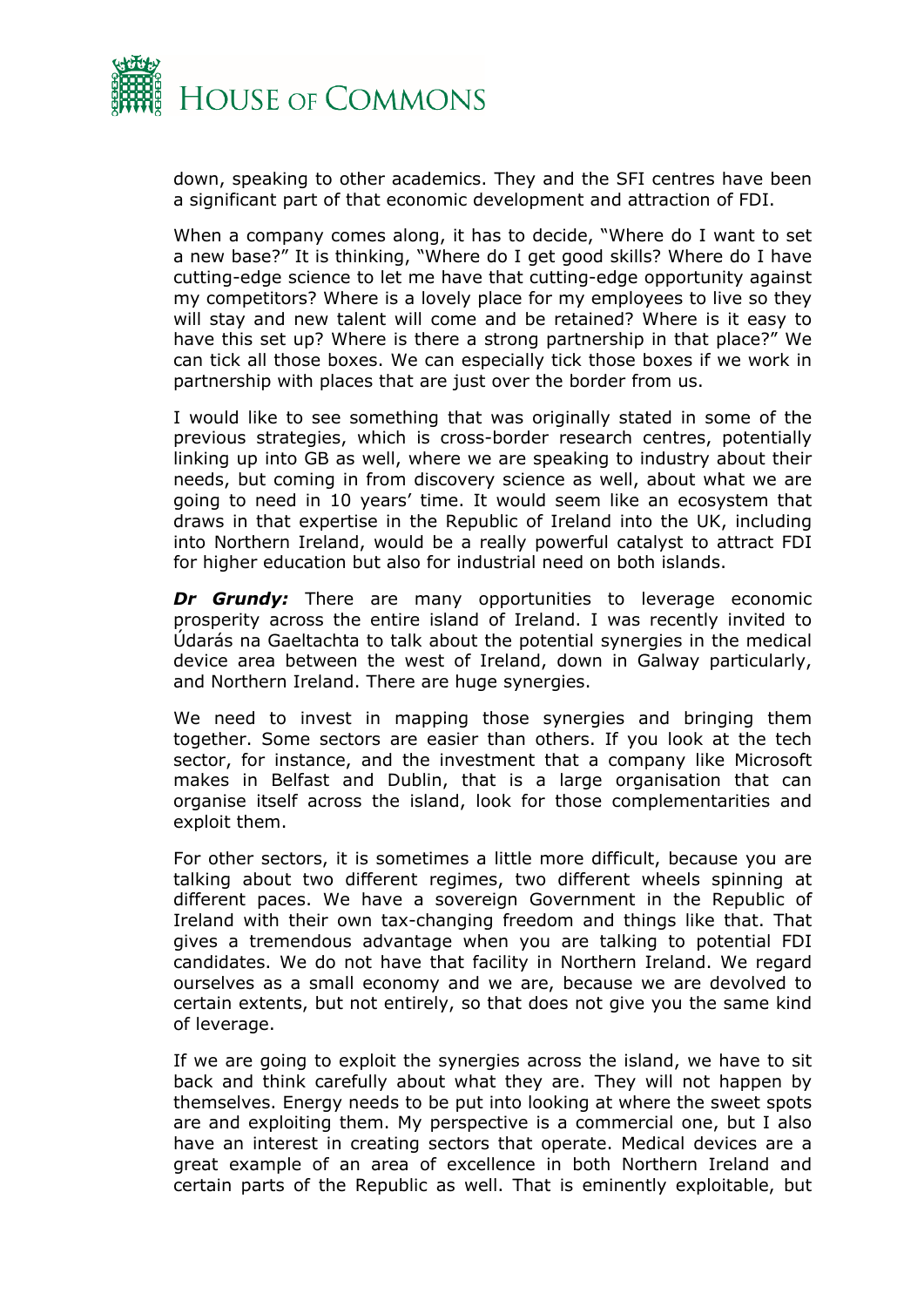

energy has to be put into it. Investment has to be put into it to create those synergies.

**Philip McBride:** I am only going to mention one other thing that my colleagues have not mentioned so far, because I agree with everything that was said, and that is the space sector. Going back to what Professor Flynn has said, it is difficult to say it is a sector, because it includes digital, cyber and advanced manufacturing. Without question, in the UK there is a very quickly growing space sector because of the amount of money Government are putting into space, the establishment of a national space strategy and space ports across GB.

There is an influence from an all-Ireland perspective. Indeed, ADS is running all-Ireland space conferences and has been for a couple of years. We need to harness the technologies that are available across the island and the research, as Professor Flynn has mentioned already, to bring that to bear, so that, from an all-Ireland perspective, we can play a big part in the geo-return that comes with large investment, billions of pounds worth of investment in such a sector.

It is one of those sectors where, to be fair, politics does not play a big part. There is no north or south. It is what the sector brings, what capabilities there are together, so that we can make good, sensible business, strategy, investment, resource and growing our skills decisions. These decisions impact us for many years. When satellites go into space, they are there for, hopefully, a minimum of 20 years. From day one of launch, you are now working on the next satellite.

We are lucky: we have three satellite systems in space at the moment. We are working collectively with some of our ADS Northern Ireland partners, who happen to be based in southern Ireland, funnily enough. There are about 15 companies that have an absolutely genuine capability and desire to be involved in the industry. Outside of what we see in agrifood, pharma, digital, cyber and digital twins—the list goes on—the space sector has a real potential to bring many organisations together from the academic world, through research and through industry, to make a big impact on the island.

Q70 **Scott Benton:** Turning towards UK Government investment into Northern Ireland, how well do you think that funding streams, such as the levelling-up fund, shared prosperity fund and community renewal fund, will support Northern Ireland in achieving its economic objectives over the next five or 10 years?

**Professor Flynn:** The critical thing is around co-ordination of that funding. We do not want a disparate spreading of resources too thinly. We have heard this already from a couple of us. We are seeing huge investments through things like the city and growth deals. To be clear, in terms of the innovation space within the city deals and the growth deals, this is capital. We are building buildings. We are then going to see great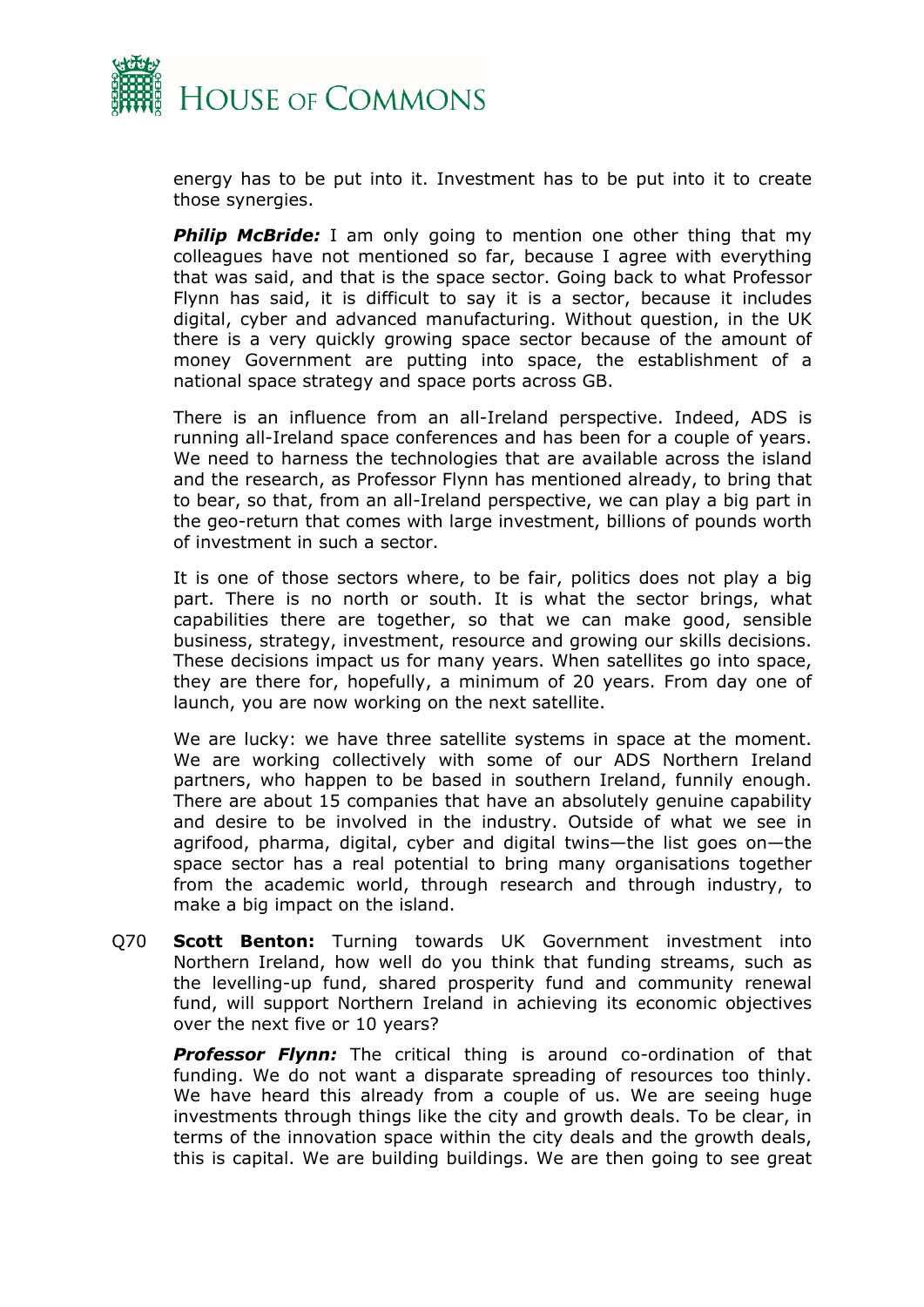

things happen in those buildings, but they are buildings. We are having to work with industry and funding bodies on how we fill those buildings.

We have good businesses cases to be able to do that. We need to have those particular different funding streams. At the moment, we do not have clarity on all of those, in terms of how they will work, what they will look like and how they will distribute funds. We need them to coalesce around the areas of change that we think we can see. It is about making sure that the portfolio skills that we have are all adding value, as opposed to trying to solve all the problems for everyone everywhere, which is going to be a huge challenge to do. It is about focus and alignment. That is what we need to see. We need to see those revenue stream and funding streams coming in, backing up the city deal and growth deal investments that we have coming in.

**Philip McBride:** Levelling up is really important in our sector and our industry. As I said earlier, the number of pounds per capita spent in Northern Ireland from a defence perspective is significantly lower than it is across other parts of the UK, by a factor of 10, in actual fact. Funding should focus on levelling up, not as a handout. Northern Ireland does not want a handout. Northern Ireland wants to win business and attract research based on merit. That is what we want to do. We are proud, capable and want to be an equal part of the sharing of funding around the UK, where our expertise is able to be applied.

I make no apology for talking about defence, because that is the area I come from. There are opportunities in the very near future for UK to truly level up and place exceptionally large—and I do mean exceptionally large—contracts in Northern Ireland. That would do more for levelling up than probably any other single award.

Without going into any great detail, the other weapons systems provider in the UK is MBDA, headquartered out of Stevenage. It has had the really good position over the last 10 years to have had what is known as a portfolio contract—a really good wrapper around a series of capabilities that needed to be developed for UK MOD over 10 years. They tend to make the heavier-weight weapons and strategic weapons for UK.

In Northern Ireland, we focus on what are known as the lighter-weight weapons. We have been in discussion with MOD for a number of years and got to a position where there would be an assessment phase over the next 12 months to place, hopefully, or agree that a lightweight weapon portfolio would be placed with Thales in Northern Ireland.

Why did I go through that monologue? I go through that because that would probably triple the amount of money per capita in Northern Ireland that is spent on defence in one fell swoop. From that, there will be the growth in jobs not just in my business but in the supply chain in Northern Ireland. These are long-term pieces of business. We are talking development contracts of 10 years, delivery contracts and support contracts for 10 years beyond that. That gives an immense stability in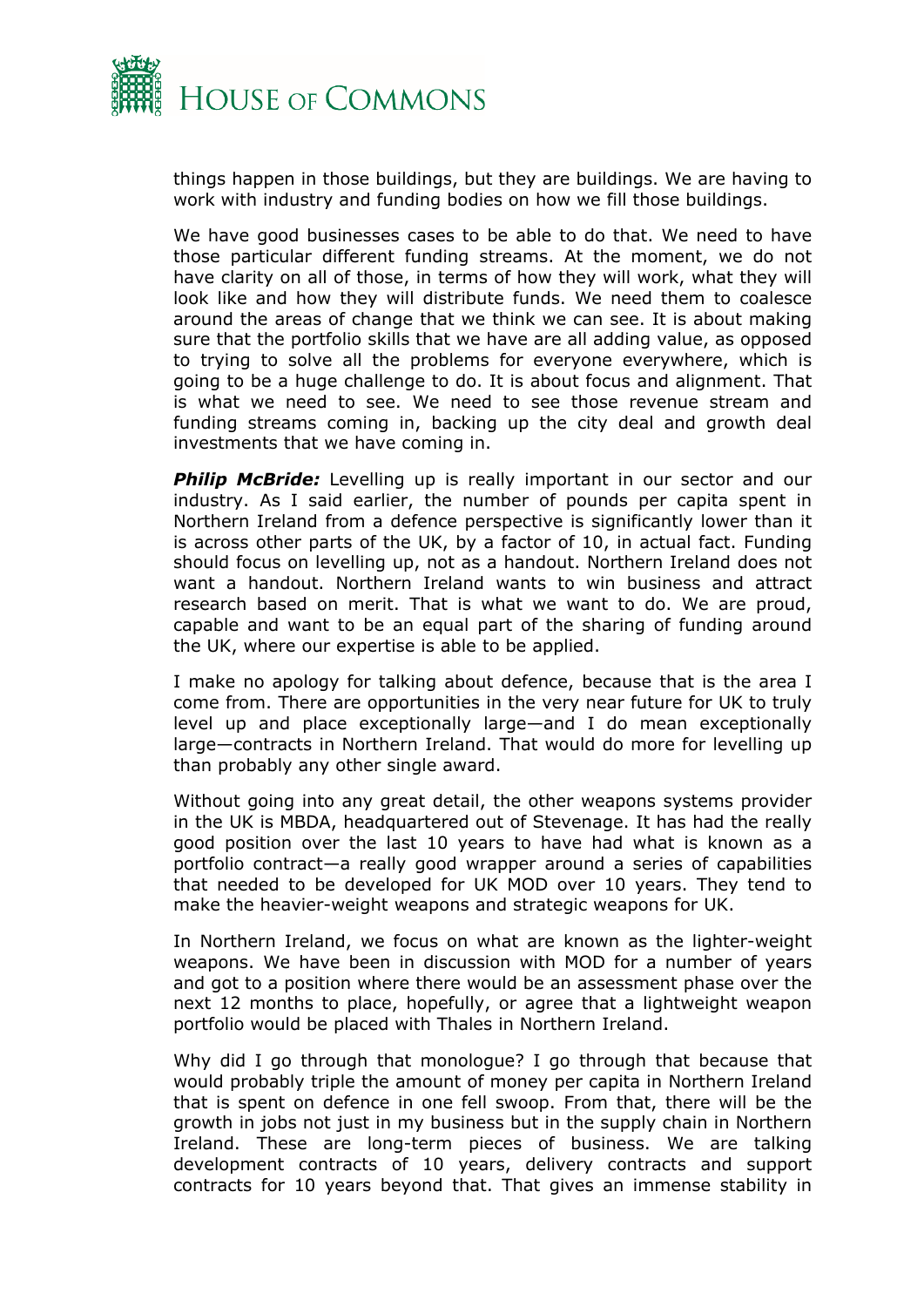

any company to further invest its own money, because it knows it is going to be around for 20 years. It also allows us to invest as a defence prime. It allows us to invest in our supply chain.

Levelling up is critically important. It was highlighted in the Dunne report that regional defence prosperity was an absolute must, because it is a way of putting money into the economy. I absolutely support that, but maybe I would because that is my sector.

**Chair:** In the interests of time, as time marches on, could I ask for some shorter and pithier answers, please? My request for pithiness usually gets a cheer from Mr Campbell, if from nobody else.

Q71 **Scott Benton:** Some of the funding streams, such as the shared prosperity fund, are administered directly by the UK Government, rather than locally. A few moments ago, Professor Flynn, you suggested that, if we are not careful, some of the schemes may lack co-ordination in terms of economic objectives and outputs. Potentially, the schemes and the finances could be spread too thinly. Do you think there is a risk in terms of how some of the schemes are administered and that that could be the case if there is no executive oversight from local politicians to make sure that those funding streams are allocated in accordance with strategic economic objectives?

*Professor Flynn:* A partnership approach is absolutely the right approach to take. Local knowledge will be very helpful. At the moment, we already have, in the co-ordination across some of the city and growth deals, is a partnership that is local councils, industry, universities and economic development agencies, so everybody sitting round the table, helping to think about what the best thing for Northern Ireland is. It is not necessarily a political dimension. It is a partnership dimension.

The UKRI has recognised this as well, which is why we have regional partners from the research and innovation councils, EPSRC and Innovate UK coming and being present within Northern Ireland to understand the ecosystem and how their funding structures relate to what we need in Northern Ireland. I do not think it is a political question for me. It is a partnership question, and it is about understanding the need and the opportunities that some of the other funding streams and the coordination across all these different funding streams need. There needs to be partnership, discussion and co-creation.

**Scott Benton:** That is helpful.

Q72 **Ian Paisley:** Going back to Mr McBride, he is very enthusiastic about his sector, and quite rightly so. Does he share the belief that that enthusiasm needs to be energised and encouraged? With all of the opportunities, the Rosalind Franklin Mars rover, the Webb telescope that was launched last year, the opportunities for Northern Ireland industry like his to be innovative in not only the globe but the space sector is a huge opportunity for Northern Ireland. We just do not advertise the fact that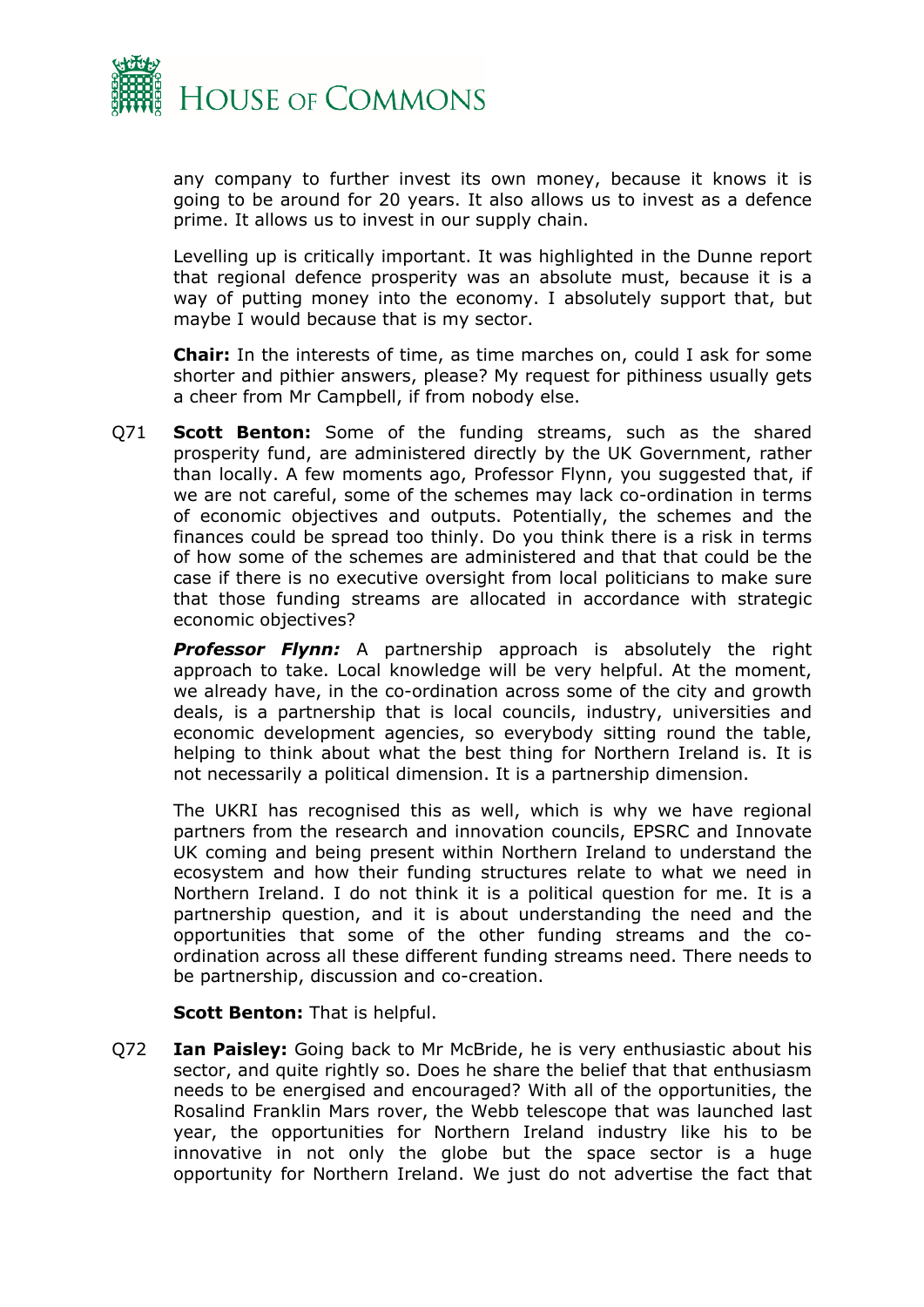

we are in that sector. We really should be, given that that is where this tech sector is leading. I remember when Tim Peake had his wonderful time in space and his connections with Northern Ireland only then became noticeable after his return. We built something on that. Is there more to be done in showing that companies like his and other Northern Ireland companies are in that sector and part of that cutting edge?

**Philip McBride:** Thanks very much for the opportunity to comment on that. Yes, the issue of the national space strategy has been really important. It has highlighted Northern Ireland as an area within the UK that was doing work and had more to do. Yesterday, we had the inaugural session of the Northern Ireland space council, in reaction to the national space strategy. That is a forum pulled together to bring likeminded industries and academia together. There are city deal folk on there as well to try to join the dots, which is my simple version of what Professor Flynn has said: join the dots of funding and capability within Northern Ireland.

This is undoubtedly a growth area. We need to do much more on it. I fear we have only started. At least there are lots of companies working in the upstream and downstream areas, which can bring real advantage to Northern Ireland in this sector.

Q73 **Fay Jones:** I wanted to ask about the city deals that are currently proposed. Mr McBride, could you develop your comment earlier on when you talked about the need for longer-term sustainability? I am assuming you possibly were not referring to the sustainability of the green kind, although that may be linked. I wonder if you can develop that thought for me.

**Philip McBride:** Yes, certainly. As an industrialist, my fear is always, "Let us throw money at it and that is bound to fix it." That is not the answer. The answer is to create sustainable growth, and that is not necessarily in the green sense, though energy has a huge part to play. I am really encouraged by the fact that money is being put into buildings. I think of AMIC as a great example through city deal, but it needs to be much more than the building. If we build a fantastic infrastructure and think we have done our jobs, we are misleading ourselves and the public. We need to ensure that those establishments are resourced with people, with facilities and with research, but connected to future business.

For me, if these establishments are not created at the outset with a view that it is going to create business, with all due respect, we are creating an adjunct to university. We should not do that. It will be an adjunct to university, but it needs to do more. It needs to create employment, capability and expertise beyond that which we have.

For me, it is let us look beyond the building, the timescale, the 10x plan and look to 20 years hence and beyond. How are we creating a healthy, wealthy, progressive Northern Ireland?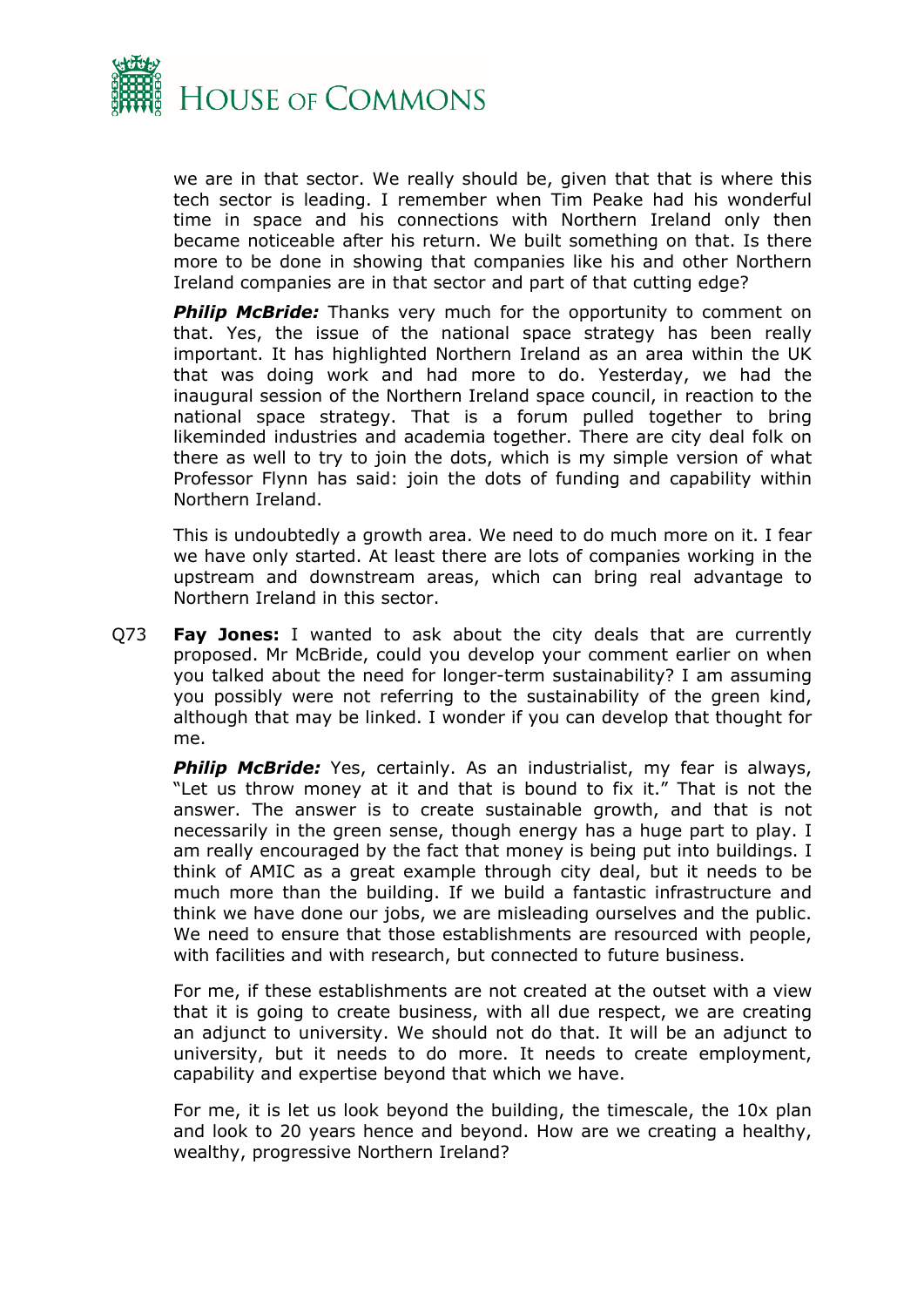

*Dr Grundy:* Emma is bound to have more to say about the city deals than I have. I observe a tension between the need for ring-fenced innovation funding and the need for it to be administered with local intelligence. There needs to be more flexibility around what we do with that ringfenced funding.

I have watched in anguish over the last three years as I have seen dear colleagues in both QUB and UU hammer a square peg through a round hole in terms of the city deals. It has been painful to watch, but we have got there. I have watched colleagues in the civil service paralysed with fear as a result of the RHI legacy. They do not want to make a decision to apportion funds on something that might fail.

Some of this will fail—that is just the reality—but that should not stop us backing good ideas that have longevity and sustainability. If we have ring-fenced innovation funding and the flexibility to apportion that funding in the appropriate way to the local environment, the chances of that sustainability and ultimate success are vastly increased.

**Professor Flynn:** I am going to try to be very brief. This has been a very long journey. It feels like we suddenly have these city deals, but it has actually been a really long reflection of what is going to work. There were lots of things on the table and we have narrowed those down through huge analysis.

I want to say to Philip that, absolutely, this is a business-university partnership to the core. This is not an extension of university. We need to have strong universities to deliver business needs, both short term and long term, but absolutely it is partnership, and inclusive economic development is key to this. It builds on success and knowledge that we have within Northern Ireland.

CSIT is a really good example. This is a long-term, decades and decades long, investment into cyber-security, which has seen FDI follow that. Taking that model through really strong science, translation and diffusion of innovation into other sectors is where we are now. Taking that knowledge of how CSIT has been successful into advanced manufacturing and the opportunities, clinical trials and creative industries is exactly where we are.

For me, the biggest risk within a city deal is not doing a city deal, because there needs to be that input and step change for Northern Ireland. This is what is going to give them that, in my opinion.

Q74 **Sir Robert Goodwill:** I would like to ask some questions about science and technology in Northern Ireland and the opportunities that may be there. Professor Flynn, if you look at the ONS stats, the proportion of R&D that happens in universities in Northern Ireland is much lower than in places like Scotland and Wales. Is that down to a UK Government policy where they tend to back winners? If you are Manchester, developing graphene, or you are doing gene editing or whatever, they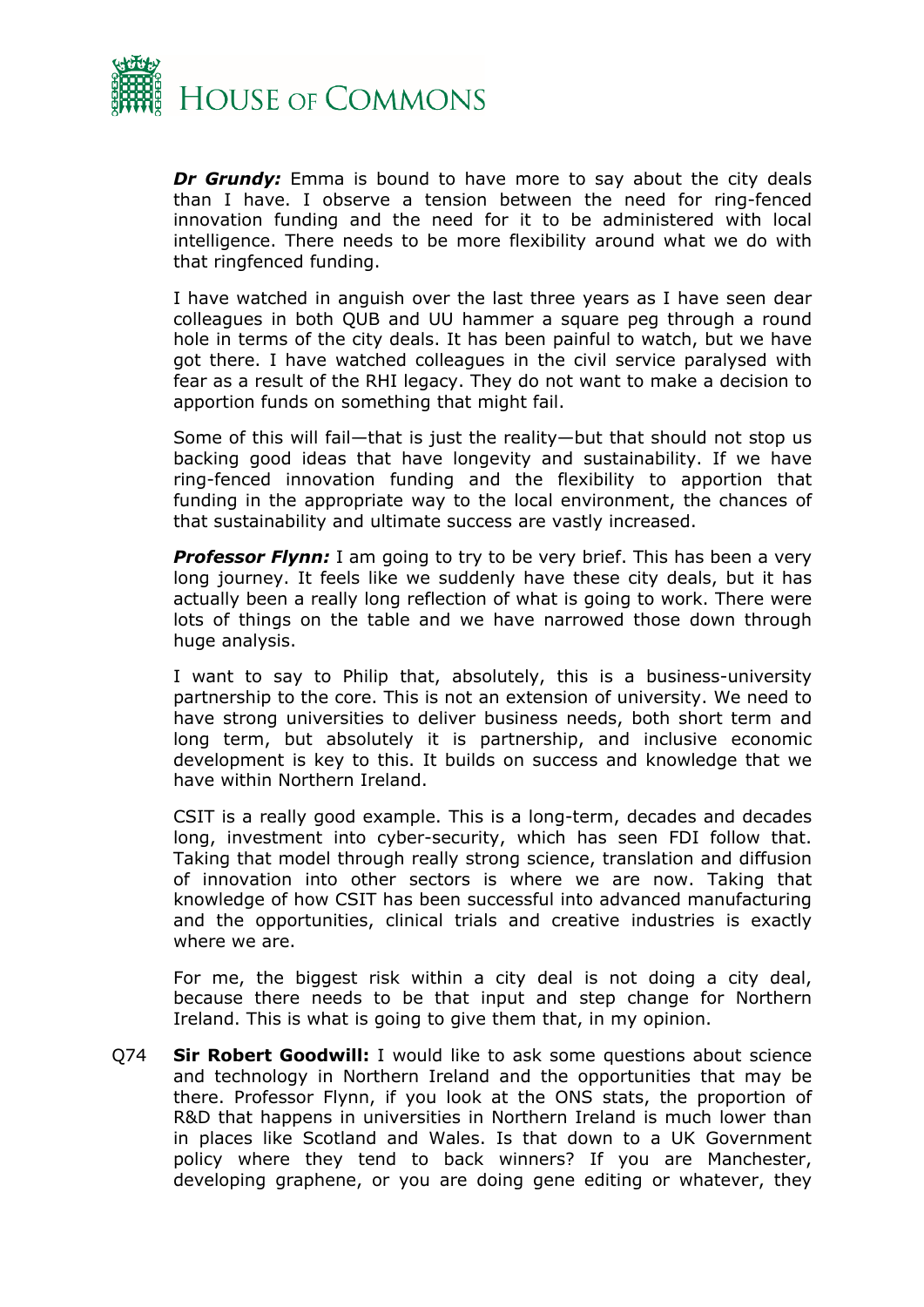

tend to throw money at places where things are happening and where they are successful, unlike Germany, where they tend to spread it quite far and wide across lots of universities. Arguably, that is not as effective in bringing forward those technologies. What does the higher education sector in Northern Ireland need to do to get a bigger share of that pot?

**Professor Flynn:** This is a really interesting question. We are in a slightly different ecosystem, where we have a different funding model for higher education, where we have a cap in terms of the number of students that can come in and the block of funding that we have. I suspect that that is one of the parts of the support and infrastructure that allows us to do the cutting-edge science that we would like to do.

We need to look at how much funding we have coming in per member of staff from our block funding and see how that relates to the funding that we would see coming in to our GB comparators. We have cutting-edge science within Queen's and within Ulster as well. Luckily, we have this fantastic thing, which is the hugely administratively burdensome research excellence framework, which tells us how good our science is and the impact that it is making compared to the rest of the UK. We know that we have really strong science within Queen's.

I do not think it is a question of quality, but it is a question of funding and long-term sustainable funding. One of the problems we had when Stormont was not sitting was this short-term approach in terms of decisions and long-term strategic investment not being able to be made. With the city deals, we have the opportunity for long-term strategic investment in both discovery and translational science. That gives universities the security to be able to make those cutting-edge science discoveries that they cannot make if they are working short term to short term.

Q75 **Sir Robert Goodwill:** Discovery science is the biggest challenge, because there is not an obvious product that may come out of it, although, as we have seen from other innovations, products flow from some of that innovation. You could not expect a company to fund research at the university unless it knew that there was going to be something coming out the other end that might help it in a particular market.

*Professor Flynn:* Yes, absolutely, but if you look at things like our spinout portfolio you can see that we are doing things that are useful to society. We are creating companies that have some kind of market presence, that are existing, establishing themselves and being successful within that. Discovery science is absolutely critical, but there is also an element of the translations piece. That is where the strength of Queen's is. When you look at things like the Octopus Ventures ranking, we are coming top in terms of the efficiency of the investment we have for our science, in terms of the commercialisation and output that is coming from that. We are doing really well in the translation space, but that comes from strong discovery science.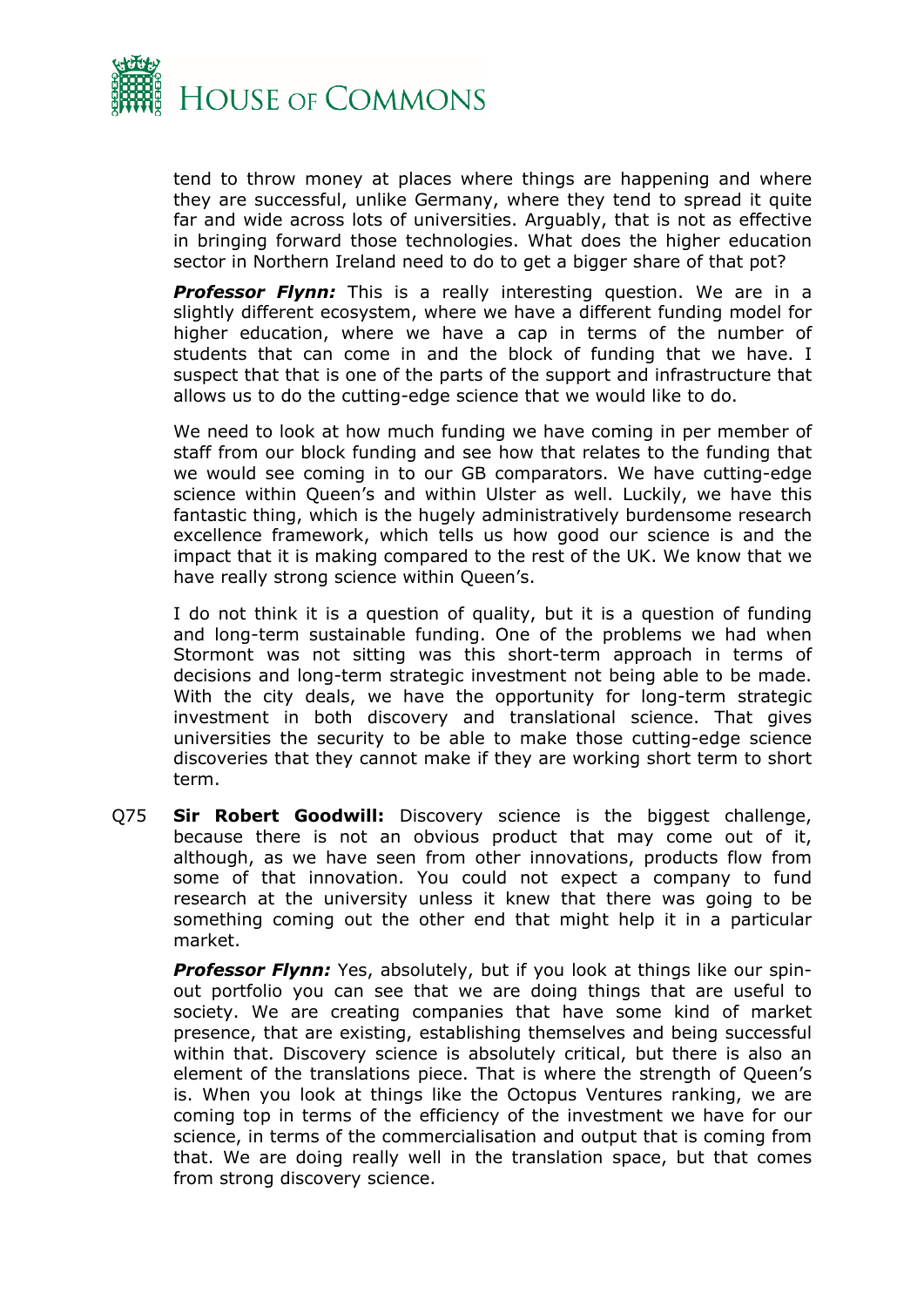

Q76 **Sir Robert Goodwill:** Dr Grundy, there are very many ways that Government money can contribute to R&D, through direct funding of universities, tax breaks, city deals, as you said earlier, backing good ideas, although I might suggest that the Government have not necessarily always got a good track record in backing good ideas. What do you think is the best way we can get scarce public sector resource to get the most bangs for our buck, or is it all of the above?

*Dr Grundy:* It has to be a mixture. I do not think there is a silver bullet. UKRI, which is the body that apportions research funding throughout the UK, does so over a spectrum of different disciplines and through a spectrum of different organisations. Northern Ireland has benefited recently through the introduction of local representation from the EPSRC and Innovate UK particularly. Those two funding bodies are very important to the heritage of Northern Ireland, Innovate UK because of our large number of SMEs; being able to understand and translate the opportunities that Innovate UK has to fund SMEs is really important, because it is somewhat opaque. The EPSRC is important because the engineering capability in the universities is very strong. For the EPSRC to recognise that first hand is really important and will result in more appropriate apportioning of funds.

Because I work in the private sector, my closest association is with Innovate UK, and I see a tremendous amount of creativity and experimentation in the way that they look to allow funds to be accessed by companies in the UK, in collaboration with the universities. I also assess Innovate UK grants. I spent most of Christmas assessing about 20 of them, which is fascinating. I see example after example of very efficient collaboration and partnership between small companies and universities.

This is excellent because it allows small companies to access that research in a way that they could not do before. It is about doing that, but also with the spirit of private-public collaboration; having matched funds come to the table from private risk investment is really important as well. We do not have anywhere near enough private risk investment— VC investment—in Northern Ireland. It is a difficult geographical area to get your head around if you are from Boston, where most of the money is, certainly in my sector, in the life sciences, but the quality of the research is there.

We could also learn to articulate ourselves more aggressively. I am quite often in the situation where colleagues in the US articulate a poor idea better than a good idea is articulated from Northern Ireland. That understanding of what the private sector needs in terms of investment and then getting in behind it and encouraging co-investment is really important.

Q77 **Sir Robert Goodwill:** Mr McBride, with your ADS hat on, as much as your Thales hat, how can Northern Ireland best contribute to the UK's global ambition to be a science superpower?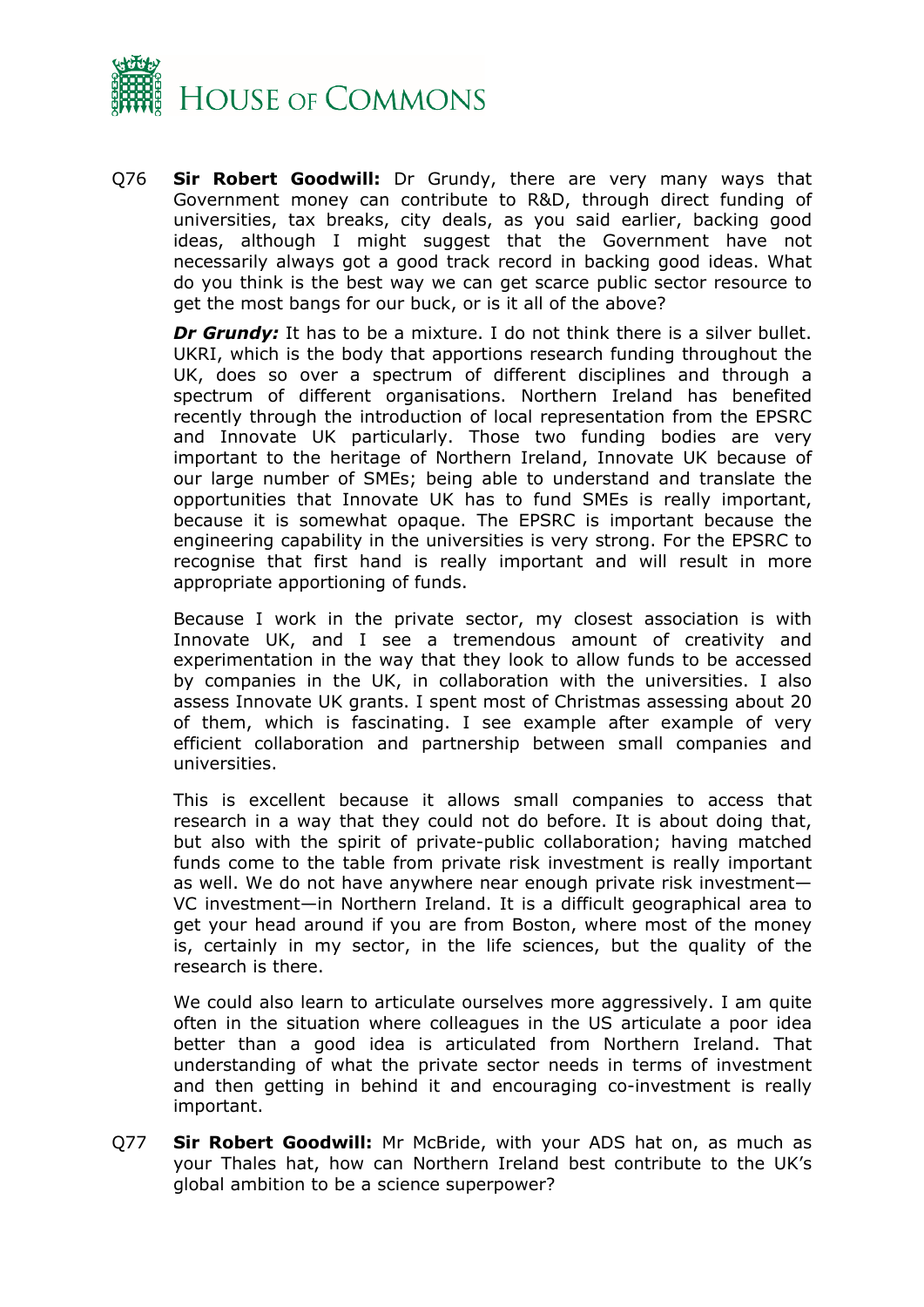

*Philip McBride:* That is a large question.

**Sir Robert Goodwill:** It is like an essay question, isn't it?

**Philip McBride:** During the conversation today, we have covered many of the aspects. We have to harness the investments that have been made through city deal, through companies' self-funded R&D and through Government R&D investments. To go back to Dr Grundy's comment—he said it a couple of times—there is a need to push our capabilities on a national and international front, because we are not that sort of people. We need to do a bit more shouting from the rooftops. That might seem like a weak thing to say, but it is a fact.

When I travel and I am trying to get business with the company, I often see that it is not necessarily those who shout loudest who win the award; it is those who shout consistently loudest. We have a tendency to say things once and assume everyone understands us and that is the answer. There is a consistency of approach, which can come from a local government level, supporting our interests, and national Government level as well.

We need to put much more emphasis on our STEM activities at a primary school level. We have some 50 STEM ambassadors within Thales in Belfast, who work closely with local schools and some all-girls schools to try to encourage young ladies to get into the STEM area. We are finding and there is a lot of research on it anyway—that, if you have not captured the hearts and minds of young ladies at primary school, there is much less likelihood that they are going to progress through engineering, technology, maths and science. One of our biggest problems in our company is that less than 20% of our workforce are female, because we are not capturing them at an early age. If we want to be a science and technology superpower, we had better start investing in science and technology at a very young age.

Q78 **Chair:** What could you do to help fill the deficit with a focus on corporateled lifelong learning, to find people who had an interest but no historical hinterland, bring them on, apprentice them, train them, help them, fund them, etc?

*Philip McBride:* There are a variety of options there. Apprenticeships and the higher apprenticeships are very important. I have to be honest: we cut back quite a bit on apprenticeships in Belfast over the last couple of years.

### Q79 **Chair:** Why?

**Philip McBride:** The apprentice levy did not help, because there was no mechanism in Northern Ireland for getting your money back. You paid your apprentice levy, and you could not get it back out. That may have changed now, and I apologise—I do not have the answer to that one. That was a negative feature of apprenticeships.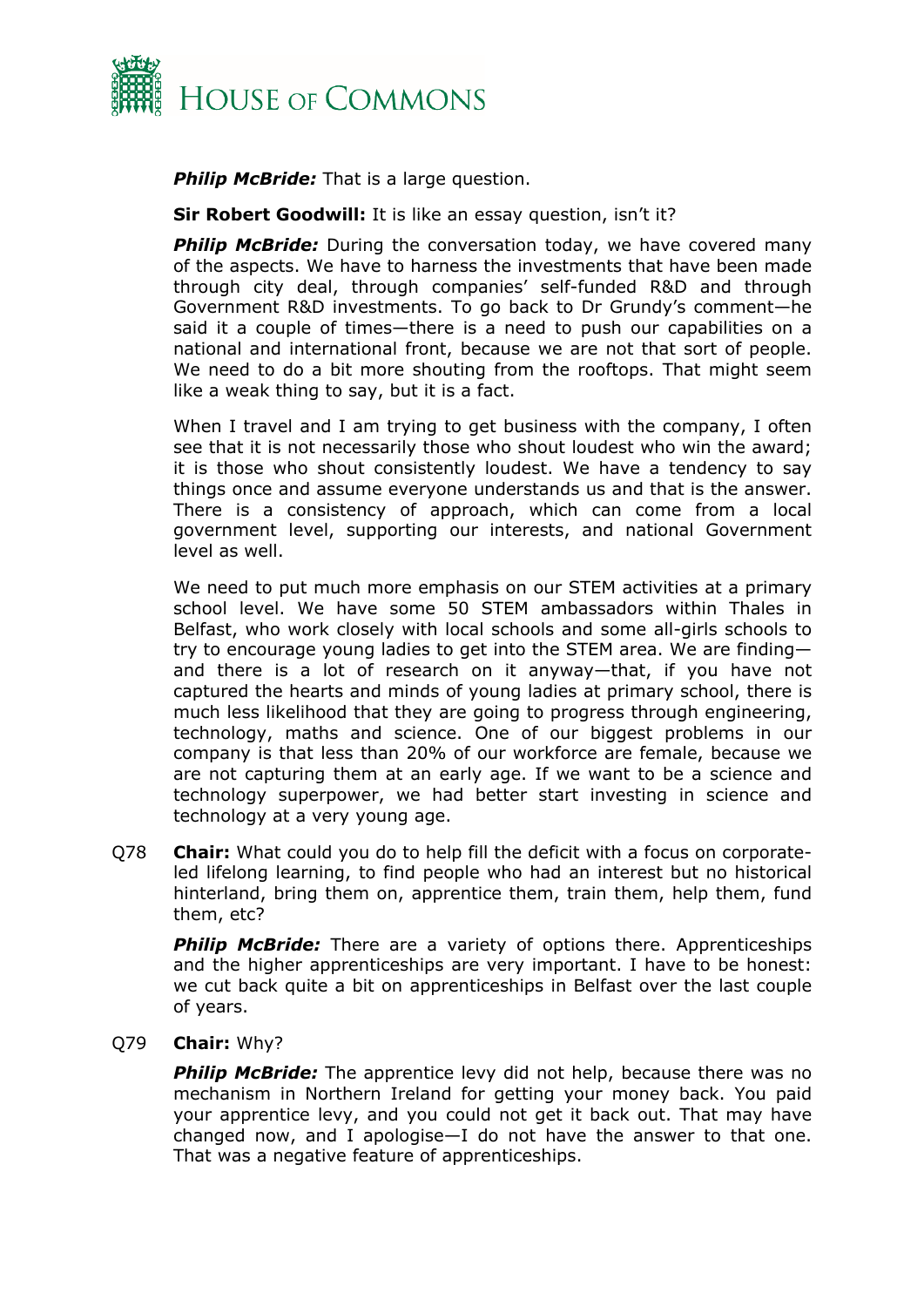

We should be investing in apprentices. We have taken on some this year, but it is not a huge amount. We have taken on 10 apprentices, which is not big for a company with 800 people. We definitely need to do that to encourage people. We work with other organisations, like the Prince's Trust in Northern Ireland. The year before last, we had 10 Prince's Trust people. We all know that Prince's Trust folk come from difficult backgrounds. We wanted to give them a chance, give them an opportunity.

Q80 **Chair:** What was the age profile of these people?

**Philip McBride:** These were 18-to-23-year-olds. We brought them in, gave them a six-week, "This is what Thales in Northern Ireland is about. This is what engineering in Northern Ireland is about. This is what manufacturing is about". At the end of that, we had five jobs and took five people on. I would love to do it again.

There are things that larger industries like mine can afford to do. You could say that it is altruistic to do that, but actually it benefits my business, because I get people who have an absolute desire and appetite to work, do the right thing and really do well, because of their background. They see it as a way of changing their demographic profile. That is a great thing, and I am delighted that it is happening. Unless we, as business, invest in the secondary school area of our community, we are always going to be in the situation where there are those who are left behind.

*Dr Grundy:* Part of this is that there are emerging industries that the economically inactive in Northern Ireland will not recognise. There is a lot of work to do to promote the opportunities within those emerging industries. There is the work of Almac, for instance, in investing in a large exhibition space within the W5 complex. This is a public science education facility in Belfast. Almac has created a space devoted to understanding the human body and health. That does a great job of raising the profile of a local company that have many employment opportunities. People who are not aware of them can appreciate that and get involved in the opportunities therein. It is incumbent upon employers in Northern Ireland to articulate the opportunities in a way that is appropriate to the people who they want to bring on.

**Philip McBride:** I have one last comment. The interaction between industry and careers services within schools is really poor. There is a real opportunity to have much better engagement to give young students a better idea of what is available in the Northern Ireland marketplace.

Q81 **Ian Paisley:** Mr McBride, where your company is based, in Belfast, there are, at a quick headcount, probably five grammar and secondary schools around it and probably something like 10-plus primary schools. How many of those schoolkids know that, right in the heart of where they are being educated, there is an international company that works in the space sector, the defence sector, a sector that is innovative, creative,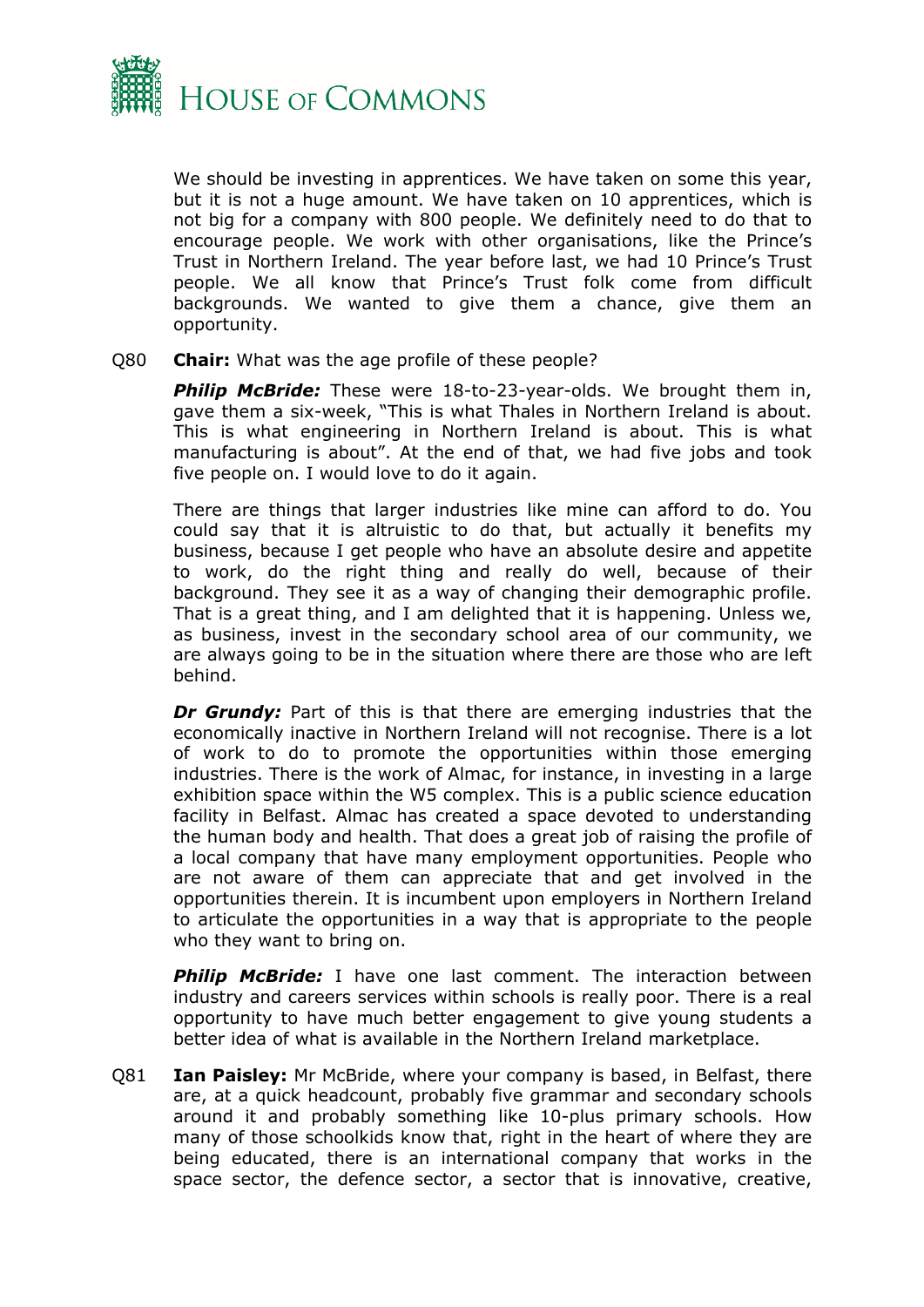

sexy, cool and all of those things? How many of them know about it and want to get engaged in it? What can you do to get into those schools? What can those schools do to be more welcoming and in partnership with you?

**Philip McBride:** Three years ago, 40% of local schoolkids would have known of us, but a lower percentage would know we were in space. They would just regard us as "that air defence company". The pandemic has not helped whatsoever, but we hold open days for schools. We have our STEM ambassadors go into schools. That has been done remotely, but only latterly in 2021. I fully encourage our team here to bring students and careers advisers in schools in, to see what goes on, but I am one part of the sector.

You are absolutely right. There are people who will want to work on a satellite system, who will not want to work on a weapons system. I understand that, but we have much more to offer in Thales in Northern Ireland than just being a weapons systems provider. I feel that I have a large responsibility as an employer to get our name out there and show what we are doing, that we are world class and that there are great opportunities not just in Northern Ireland but across Thales UK and worldwide, because, let us be honest, a lot of people come back. I do not mind people leaving. They will come back, because our roles are very exciting. I have a big responsibility, as does every other managing director of an engineering and industrial facility in the country, to show that engineering and technology is an exciting, rewarding and very fulfilling career.

Q82 **Chair:** Before we move on to skills and education, we have been talking about apprenticeships and the like, encouraging, joined up, bangs for bucks and all the rest of it. Could the three of you give us a word or two of your assessment of, interaction with or experience of both Invest NI and the DIT?

**Dr Grundy:** It is a good question. There is some work to do, in terms of translating the need to the skills provision. There are areas that can be highlighted where it has worked well. Invest Northern Ireland runs an assured skills programme that is a good example of when it works well, where a company can work very closely with Invest Northern Ireland to articulate what its particular skillset is.

Q83 **Chair:** I was thinking particularly of the point that Mr McBride had made about the tendency of somebody to give a speech or issue a press release, a tweet or something or other, and go, "Right, job done". It is in terms of this perpetual drum-banging to say, "We are here. Come, look, ask, think, invest and employ".

*Dr Grundy:* Is that in terms of skills and education or in terms of investment?

**Chair:** No, your assessment in terms of investment in the broader sense.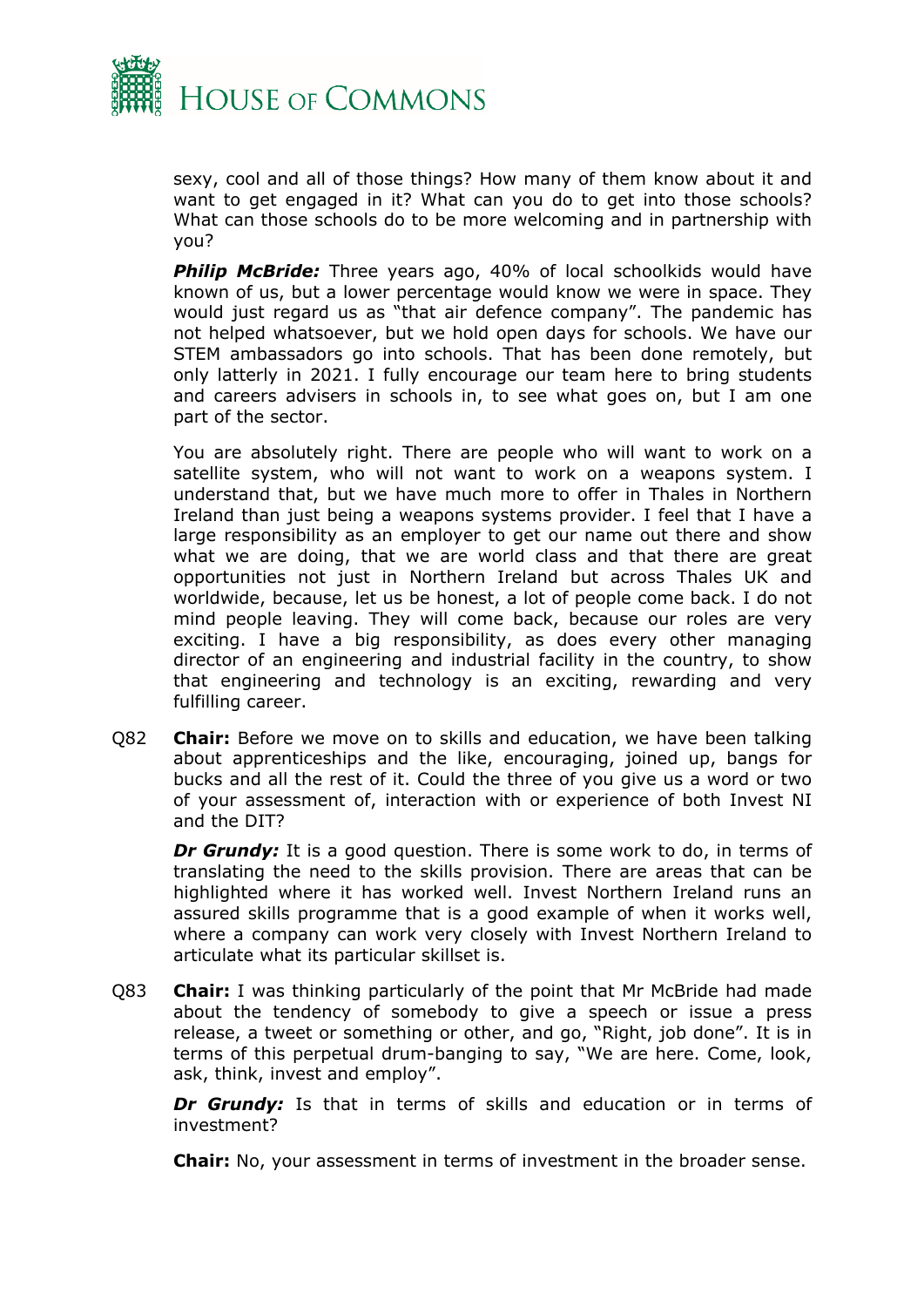

*Dr Grundy:* Sorry for misinterpreting the question.

**Chair:** No, my apologies for not phrasing it clearly enough.

**Dr Grundy:** Invest NI does a good job of going out into the world and articulating the strengths we have. I would like to increase significantly that activity. There is an opportunity to do that with DIT. Sometimes DIT and Invest NI are unsure as to their complementarities and roles. There is perhaps some co-ordination that could be done to maximise that.

Q84 **Chair:** Have you picked up a reticence, that, because economic development is devolved, DIT is inclined to be maybe a bit too respectful of that?

**Dr Grundy:** Yes, but I do not think that it is a conscious thing. It is a default position because of the devolution. If you look at the amount of investment that DIT and Invest NI have to carry out their functions, and then if you think about the potential benefit to the UK as a whole of investment in Northern Ireland, that would merit a little bit more co-ordination.

Q85 **Chair:** You would say co-ordination or complementary work. This is wider, because it is all devolved. The devolved doing its stuff but then a UK overlay would not be unhelpful.

*Dr Grundy:* It would not at all.

Q86 **Chair:** It is to try to ensure that there was a synergy between the two and to make sure that the work was complementary.

*Dr Grundy:* Yes, but it needs to happen deliberately and not by accident. There needs to be a constant interface between, "We cover this area. We cover this area together. We cover this area separately". I do not know if that occurs. I suspect that it does, but sporadically and opportunistically.

Q87 **Chair:** There may be scope for that. I know we heard last week about an anxiety that the United Kingdom-administered funds may be doing work that Stormont does not want to have done, because it is not a sector that Stormont is particularly keen to do stuff with. It is a key point about this complementary nature.

**Professor Flynn:** I will be very quick. I would love to see more promotion by DIT for Northern Ireland. My experience is that you get much more traction from somebody advocating for you who sits outside of where you are, compared to being inwards. INI does a great job. It understands the ecosystem exceptionally well and it goes out and sells us very well. There is something really important for the UK to say, "Of all the things that we do, Northern Ireland is absolutely brilliant at this and this is where we would put them at the front of the queue." I would like to see more from DIT.

**Chair:** Mr McBride, do you have a view on that?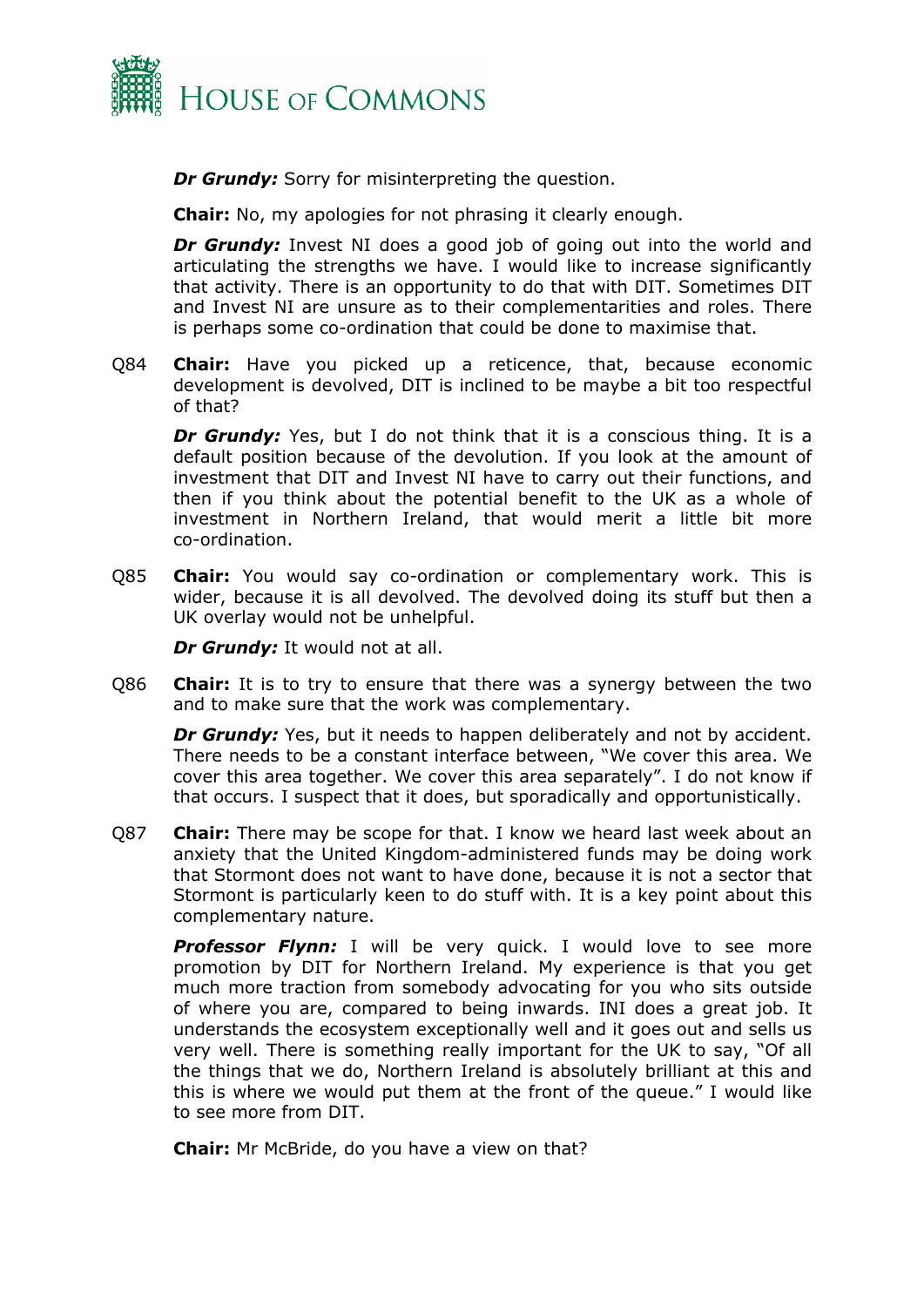

**Philip McBride:** Yes, just briefly. Clearly, my industry is heavily regulated, so I cannot sell anywhere unless the UK Government allow me to. As a result of that, they are very supportive when we—

Q88 **Chair:** Broaden your observations out beyond your personal corporate interest. Think about it in the generic geography.

**Philip McBride:** INI is very supportive, as you would imagine, of all industry in Northern Ireland. What it is like in pharma and agrifood I could not comment on; I simply do not know. From an industrial point of view, with 100 companies in aerospace, defence and security, I am familiar with what it is doing. The sectoral heads within INI who support that have immensely regular meetings with their counterparts and with the companies. From that angle, I hear positive commentary from industry. Yes, it is a tussle and there is red tape to go through to get funding, but it is public money, so there needs to be red tape. I get that.

From a DIT point of view, we had an inward visit from the Secretary of State for International Trade in November last year. She brought with her the new team to be established in Belfast. That is very welcome, because we will have a DIT team based here in Northern Ireland who we can interface with and who can assist us, taking issues on a broad scope back into UK Government, rather than having to always go to mainland to have our issues heard. We have a team.

Q89 **Chair:** Picking up on Dr Grundy's point in terms of the interlacing of Stormont's economic development work, Invest NI and DIT, do you get a sense of collaboration or silos?

*Philip McBride:* From local government and INI, I see where the connections and interfaces are. DIT in Northern Ireland is too new to understand whether that is a silo organisation or not. In my opinion, it really should not be. It is back to joining the dots. It is important that we do that.

**Chair:** That is helpful. In these inquiries we look for recommendations to make to Her Majesty's Government. That seems to have come through clearly as something to keep a watching brief on, so I am grateful to you for that.

Q90 **Stephen Farry:** Good morning to our witnesses. I want to ask a couple of questions around the skills issue. You will be conscious that there was a briefing last week in the Assembly around the rather perilous state of the finances in the Department for the Economy, as a combination of redirection of resources potentially towards the Department of Health and the loss of European funding and uncertainty around replacing funding. You will be particularly conscious of things like the European social fund, which has been one of the main sources of apprenticeship support in Northern Ireland historically. How much of a threat do you see potential budget cuts being to the roll-out of support, particularly in terms of skills and research and development?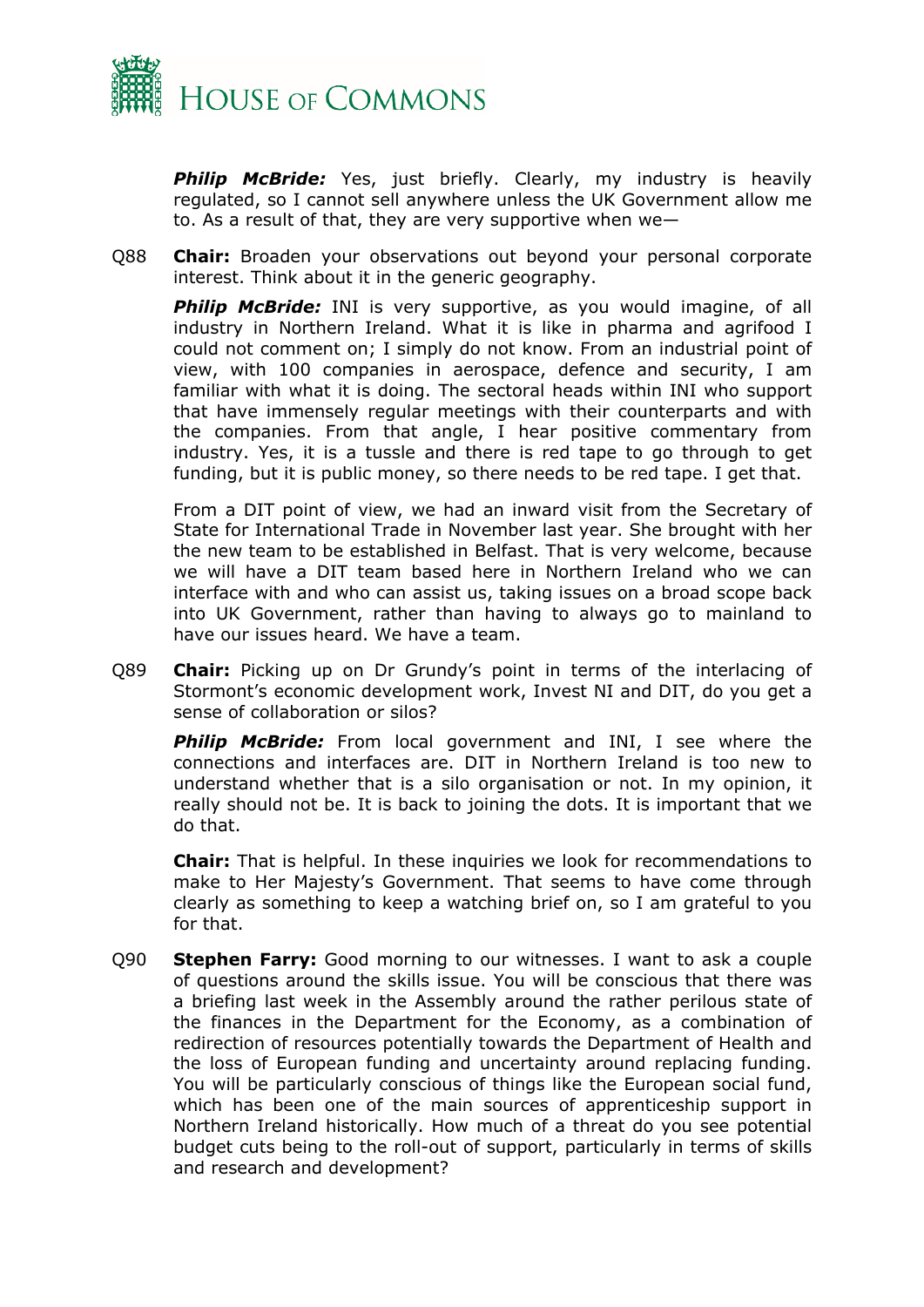

The second question is on skills, maybe to wrap together quite a few themes. Most of you have touched upon a range of skills points in a lot of your previous answers. To try to tie that together in some shape or form, could you tell us what would be your biggest three challenges that you assess in the skills arena? Secondly, what would be the three biggest asks you would make of Government, in terms of future skills investments to address those?

**Professor Flynn:** You might need to remind me of the second part of this question. I hope I answer it; if I do not answer it, please just remind me of what it is.

In terms of the draft budget, absolutely, we have significant concerns about how it is going to allow us to deliver what we need to deliver. There is a huge cut in our capital budget. We are seeing support for the city deal buildings, but beyond that there is no other support for capital within the HE budget at the moment.

Then there is a cut across the board, and how that manifests itself is very worrying. We need the whole pipeline. We need strong schools, strong undergraduate cohorts and strong master's cohorts. We also need strong postgraduate cohorts. There is the idea that we would have our postgraduate cohort cut at a time when we need a strong R&D presence within universities. More importantly, most of our PhD students go off to work somewhere else, typically within industry. They are the ones who are leading the R&D that is sitting within Thales and other sectors within Northern Ireland and outside of Northern Ireland.

This is not just a problem for the university. This is a problem for the industry and the skills base that will see that pipeline coming through. We have significant concerns about our approach. In terms of the skills agenda, within our new strategy we are approaching it very much, again, in a partnership model. We want to have stronger links with FE. We want to be able to have a more fluid, flexible approach to education, so we do not lose anybody who comes into the pipeline. If you go to a university and it is not the right space for you, what is the option for you to be able to move to something else that can support you without there being a problem of transition? If you are going into FE and actually HE is better for you, how can we think about how we transition into that?

Also, widening participation is going to be absolutely critical for us with the new strategy. How do we increase the pool of individuals we have coming into the university? Also, in industry we should be thinking about attracting back people who have potentially left industry. How do we get women back in to work when they may, potentially, have left for childcare and family reasons?

In terms of the big challenges I am seeing, they are absolutely the budget, the retention, as we touched on earlier on, of students and longterm stability. A PhD is three and a half years or more. We need to have certainty of the base in which that work is taking place. Also, with the city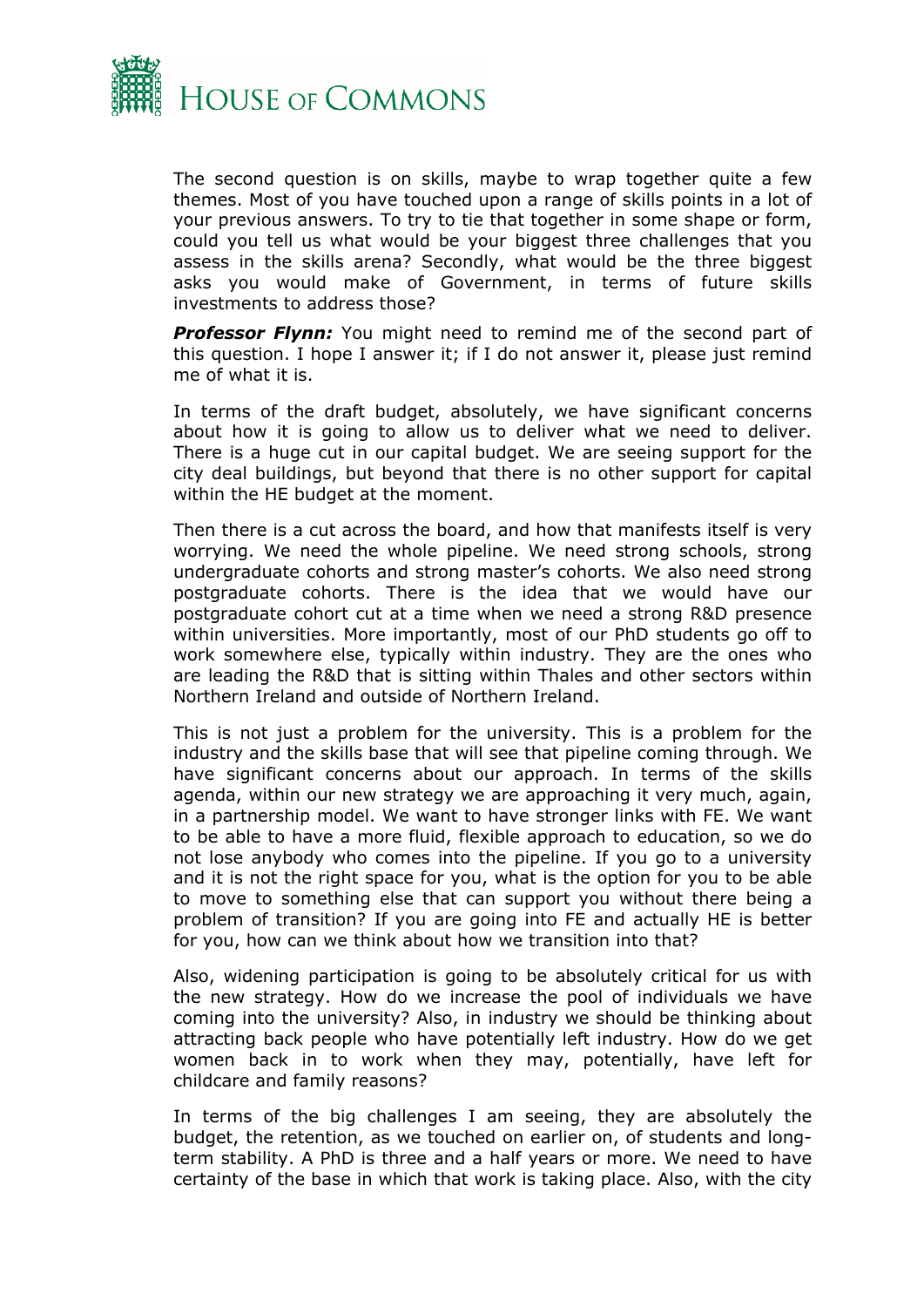

deals we are having really strong relationships with industry to understand what those undergraduate programmes and apprenticeships working with FE should look like. We have a skills pillar within the Belfast region city deal, which is answering exactly this question: what is the workforce of the future? What do they need to look like and how do we need to adapt our provision and offer to be able to do that?

I think you asked what my three asks are.

### **Stephen Farry:** Yes.

**Professor Flynn:** They are strong universities, strong FEs, better partnership and collaboration, so support for all the endeavour that we are trying to achieve. We understand our role within the economic development, but we need the support and long-term stability within that support to be able to deliver it. We cannot keep flexing and moving to something new every year. Although we need to be responsive, we also need to have some stability within that response. I hope that has answered your question.

**Stephen Farry:** That was very comprehensive. Thank you very much.

**Dr Grundy:** You packed an awful lot into that question. I am not sure I will do all of it justice. Professor Flynn certainly did, and her answer was very comprehensive. I am not sure I have an awful lot to add to it. The tension we have in Northern Ireland as a devolved Government is that there is a huge gravitational pull for things like health and education that takes money away from areas that are more long-sighted. I have no idea how to address that challenge. We need to be conscious that, if you take away from one area, there will be a consequence of that.

You mentioned three aspects of what good would look like, in terms of skills provision. If we can provide a forum where there is a constant conversation with employers to articulate what they need and then FE in particular, because it is most flexible, but HE and schools also, can be flexible, agile and adaptable in response to those needs and have a good flow of intelligence there, we can be in a great place. That is a real challenge.

As chair of Matrix, I am forever asked, "What does industry think?" That is an impossible question to answer, because, for every company there is in Northern Ireland, you have a different opinion. As long as we can set up some kind of forum that facilitates that conversation, that says, "Here is a need. Here is a need. Here is a need", we can at least try to address it in a flexible way, through the institution that is best set up to deliver it. It is that agility that is really important.

**Philip McBride:** I agree with everything that has been said already. For me, it is better partnership between industry in its broadest sense, the educational establishments, right from pre-further and higher education, but definitely including further and higher education. If we can get that